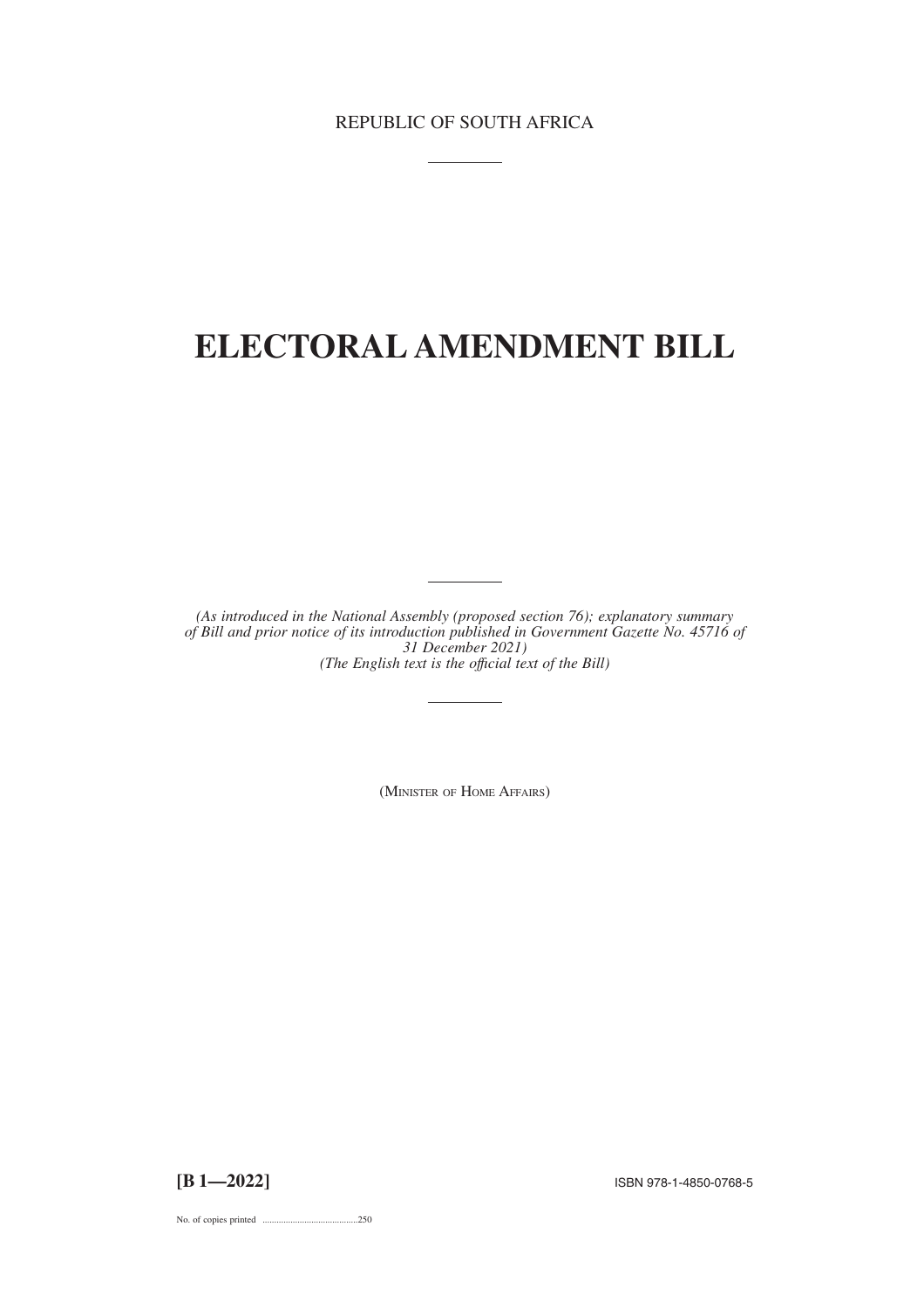#### **GENERAL EXPLANATORY NOTE:**

**[ ]** Words in bold type in square brackets indicate omissions from existing enactments.

Words underlined with a solid line indicate insertions in existing enactments.

# **BILL**

**To amend the Electoral Act, 1998, so as to insert certain definitions consequential to the expansion of this Act to include independent candidates as contesters to elections in the National Assembly and provincial legislatures; to provide that registered parties must submit a declaration confirming that all its candidates are registered to vote in the region or province where an election will take place; to provide for the nomination of independent candidates to contest elections in the National Assembly or provincial legislatures; to provide for the requirements and qualifications which must be met by persons who wish to be registered as independent candidates; to provide the procedure to follow for a non-compliant nomination of an independent candidate; to provide for the inspection of copies of lists of independent candidates and accompanying documents; to provide for objections to independent candidates; to provide for the inclusion of a list of independent candidates entitled to contest elections; to provide that independent candidates are bound by the Electoral Code of Conduct; to provide for the return of a deposit to independent candidates in certain circumstances; to amend Schedule 1; to substitute Schedule 1A; and to provide for matters connected therewith.**

**BE IT ENACTED** by the Parliament of the Republic of South Africa, as follows:-

## **Amendment of section 1 of Act 73 of 1998, as amended by section 1 of Act 18 of 2013 and section 7 of Act 4 of 2021**

**1.** Section 1 of the Electoral Act, 1998 (Act No. 73 of 1998) (hereinafter referred to as the ''principal Act''), is hereby amended— 5

- *(a)* by the insertion after the definition of ''agent'' of the following definition: ''**'candidate'** means a person contesting an election, or a person nominated on a list of a political party contesting an election, as the context requires;";
- *(b)* by the insertion after the definition of ''Commission'' of the following definition:

''**'Constitution'**means the Constitution of the Republic of South Africa, 1996;'';

10

*(c)* by the insertion after the definition of ''identity document'' of the following 15definition:

> ''**'independent candidate'** means a person contesting an election and who is not nominated on a list of a political party;";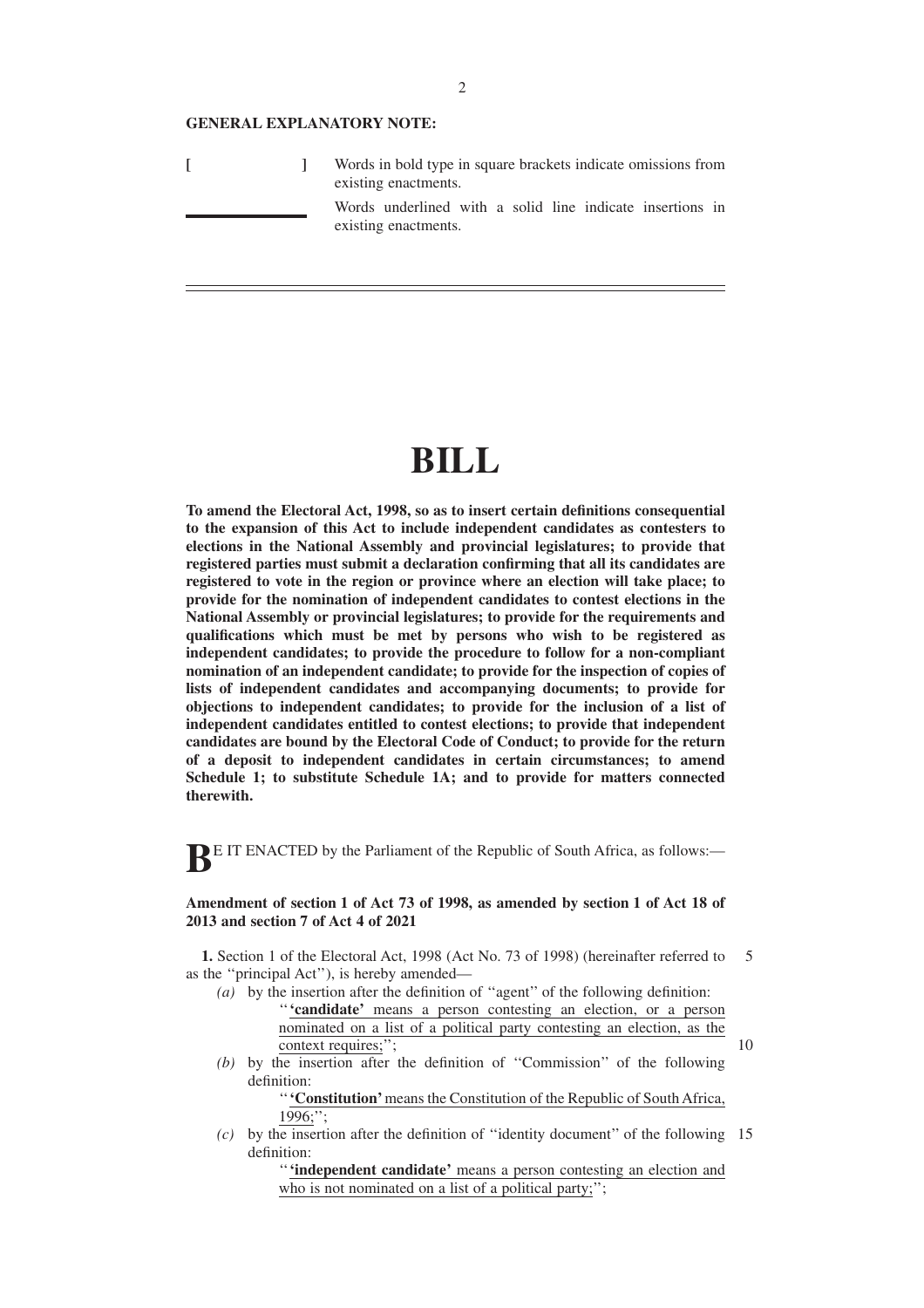*(d)* by the insertion after the definition of ''list of candidates'' of the following definition:

```
'''list of independent candidates' means the list of independent
candidates referred to in sections 31D and 31F;''; and
```
*(e)* by the insertion after the definition of ''presiding officer'' of the following definitions: 5

> "'**province**' means a province referred to in section 103 of the Constitution;

**'region'** means the territorial area of a province;''.

### **Amendment of section 27 of Act 73 of 1998, as amended by section 10 of Act 4 of** 10 **2021**

**2.** Section 27 of the principal Act is hereby amended by the insertion in subsection (2) of the following paragraph after paragraph *(c)*:

"(*c*A) declaration, signed by each candidate appearing on the party's regional list of candidates or provincial list of candidates referred to in Schedule 1A, 15 confirming that he or she is registered to vote within the region or province in which the election will take place;''.

## **Amendment of section 28 of Act 73 of 1998, as amended by section 11 of Act 1 of 2019 and section 11 of Act 4 of 2021**

**3.** Section 28 of the principal Act is hereby amended by the substitution for 20 subsections (1) and (2) of the following subsections respectively:

''(1) If a registered party that has submitted a list of candidates has not fully complied with section 27(2)*(a)*, *(b)*, *(c*A*)*, *(d)* or section 27(4), the chief electoral officer must notify that party of its non-compliance.

(2) The notification must be given in the prescribed manner by not later than the 25 relevant date stated in the election timetable, and must indicate that the party has an opportunity to comply with section  $27(2)(a)$ , *(b)*, *(cA)*, *(d)* or section 27(4), by not later than the relevant date stated in the election timetable.".

## **Insertion of Part 3A in Chapter 3 in Act 73 of 1998**

**4.** The following Part is inserted in Chapter 3 of the principal Act after Part 3:

''*Part 3A*

## *Independent candidates*

### **Nomination of independent candidate**

**31A.** (1) A person may be nominated to contest an election as an independent candidate in a region for the National Assembly or for a provincial legislature if that person is— 35

- *(a)* ordinarily resident in the region or province concerned; and
- *(b)* registered as a voter on the segment of the voters' roll for the region or province concerned.

(2) Provided the other provisions of this Act are complied with, a person nominated in terms of subsection (1) stands as an independent candidate in that election. 40

#### **Requirements and qualifications for independent candidates to contest elections**

**31B.** (1) A person may contest an election as an independent candidate | 45 only if that person is nominated on a prescribed form and that form is submitted to the Commission by not later than a date stated in the timetable for the election and complies with the requirements of subsection (3).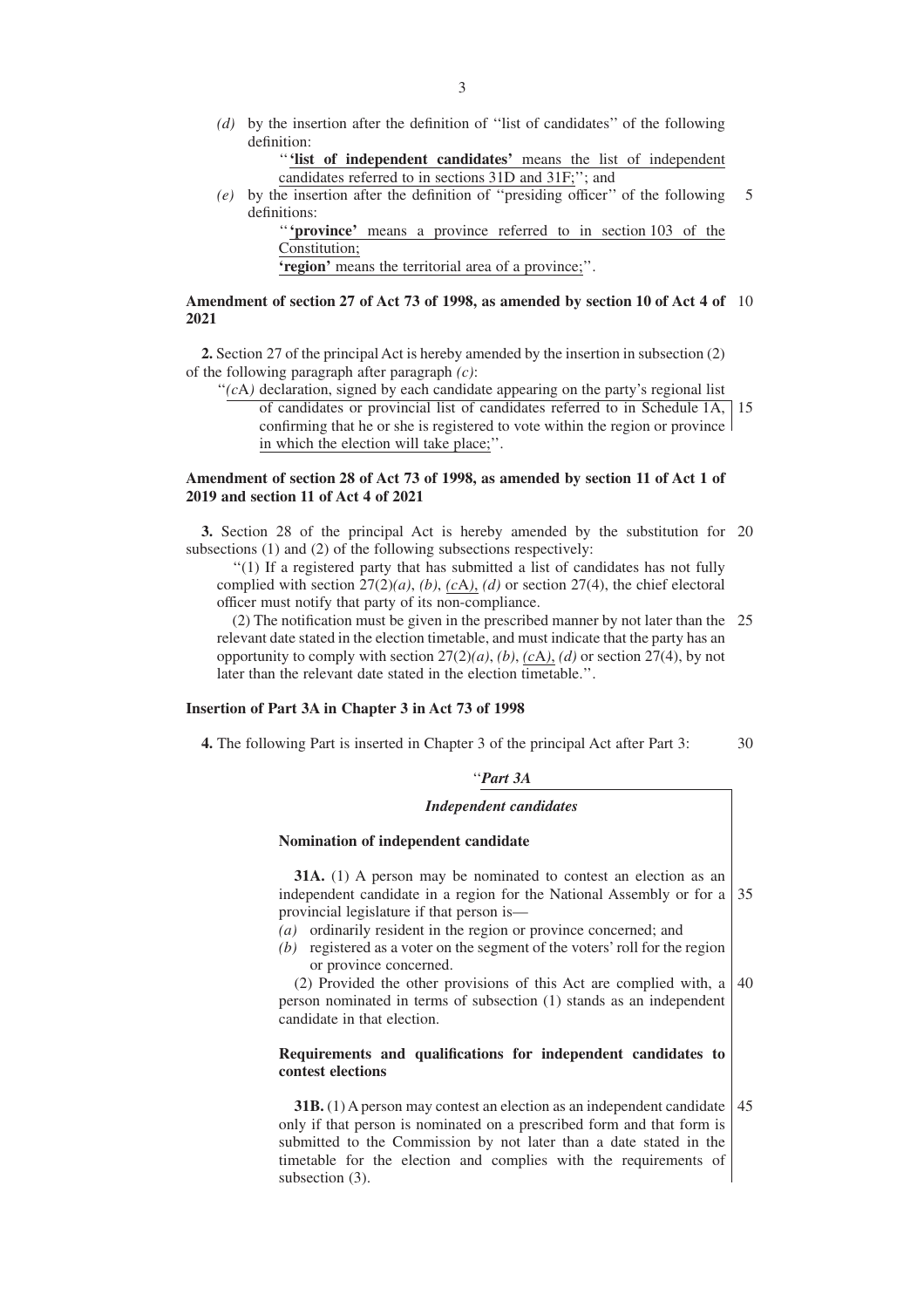|     | prescribed manner by not later than the relevant date stated in the                                                                 |
|-----|-------------------------------------------------------------------------------------------------------------------------------------|
|     | election timetable.                                                                                                                 |
|     | (3) The following must be attached to a nomination when it is                                                                       |
|     | submitted:                                                                                                                          |
| (a) | A completed prescribed form, with at least the prescribed minimum                                                                   |
|     | number of signatures of voters whose names appear on the segment                                                                    |
|     | of the voters' roll for the region or province in which the candidate                                                               |
|     | is standing for election;                                                                                                           |
| (b) | a deposit equal to a prescribed amount, if any, payable in the                                                                      |
|     | prescribed form and manner;                                                                                                         |
| (c) | a prescribed undertaking, signed by the candidate, to be bound by                                                                   |
|     | the Code;                                                                                                                           |
| (d) | a prescribed declaration, signed by the candidate, that he or she is                                                                |
|     | not disqualified from standing for election in terms of the                                                                         |
|     | Constitution or any applicable legislation;                                                                                         |
| (e) | a prescribed declaration, signed by the candidate, confirming that                                                                  |
|     | his or her residential address is situated within the region or                                                                     |
|     | province in which the election will take place that he or she intends                                                               |
|     | contesting;                                                                                                                         |
| (f) | a prescribed declaration, signed by the candidate, confirming that he                                                               |
|     | or she has not been a member of any political party for at least three                                                              |
|     | months preceding the date of the nomination; and                                                                                    |
| (g) | a recent photograph of the candidate in such form as may be                                                                         |
|     | prescribed.                                                                                                                         |
|     | (4) The Commission may in the form and manner as may be                                                                             |
|     | prescribed request-                                                                                                                 |
| (a) | an acceptance of nomination signed by the candidate; and                                                                            |
| (b) | a copy of the identity card or that page of the candidate's identity                                                                |
|     |                                                                                                                                     |
|     |                                                                                                                                     |
|     | document on which the candidate's photo, name and identity                                                                          |
|     | number appear.                                                                                                                      |
|     | (5) The Commission must accept a nomination submitted to it and                                                                     |
|     | allow the nominated person to stand as a candidate in the election if the                                                           |
|     | provisions of section 31A and this section have been complied with.                                                                 |
|     |                                                                                                                                     |
|     | Non-compliance                                                                                                                      |
|     |                                                                                                                                     |
|     | 31C. (1) If the nomination of an independent candidate does not fully                                                               |
|     | comply with section $31B(3)(a)$ , (c), (d), (e), (f), (g) or section $31B(4)$ , the                                                 |
|     | chief electoral officer must notify the nominated person of the                                                                     |
|     | non-compliance.                                                                                                                     |
|     | (2) The notification must be given in the prescribed manner by not                                                                  |
|     | later than the relevant date stated in the election timetable, and must                                                             |
|     | indicate that the nominated person has an opportunity to comply with                                                                |
|     | section 31B(3)(a), (c), (d), (e), (f), (g) or section 31B(4), by not later than                                                     |
|     | the relevant date stated in the election timetable.                                                                                 |
|     | (3) If a person has been nominated both as an independent candidate                                                                 |
|     | and by one or more parties for an election-                                                                                         |
|     | $(a)$ the chief electoral officer must, where possible, in writing, notify the                                                      |
|     | person and such party or parties who have nominated such person                                                                     |
|     | about such state of affairs by no later than the relevant date and time                                                             |
|     | stated in the election timetable; and                                                                                               |
| (b) | the party or parties to whom notice has been given in terms of                                                                      |
|     | paragraph $(a)$ may, by not later than the relevant date and time stated<br>in the election timetable, substitute such a candidate. |

## **Inspection of copies of lists of independent candidates and accompanying documents**

**31D.** (1) By not later than the relevant date stated in the election timetable, the chief electoral officer must—

*(a)* compile a draft list of independent candidates; and

- 
-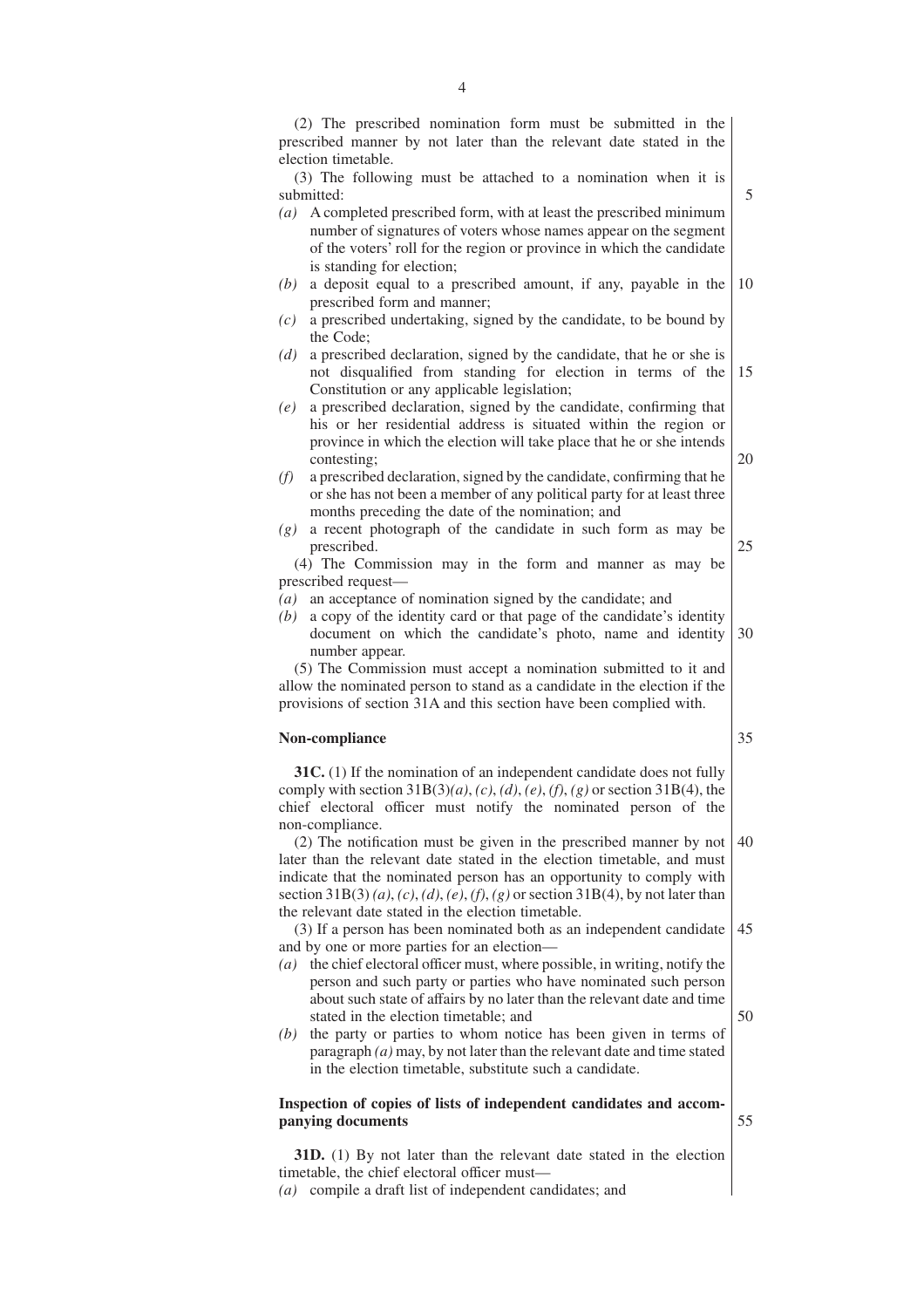- *(b)* give notice that copies of the draft list of independent candidates and accompanying documents submitted in terms of section 31B, as amended and supplemented in terms of section 31C, will be available for inspection.
	- (2) The notice referred to in subsection (1)*(b)* must be—
- *(a)* published in the *Government Gazette*; and
- *(b)* publicised in the media considered appropriate by the chief electoral officer so as to ensure wide publicity of the lists.

(3) The notice referred to in subsection (1)*(b)* must state, and the chief electoral officer must ensure, that for the relevant period stated in the election timetable— 10

- *(a)* copies of the lists for—
	- (i) an election of the National Assembly, will be available for inspection at the Commission's head office, a place in each province designated in the notice and the office of each municipality in the country; and 15

5

20

35

40

55

- (ii) an election of a provincial legislature, will be available for inspection at the Commission's head office, a place in the province designated in the notice and the office of each municipality in that province; and
- *(b)* copies of the documents accompanying the lists are available for inspection at the Commission's head office.

(4) Any person may inspect a copy of the draft list of independent candidates and accompanying documents referred to in subsection (1).

(5) The chief electoral officer must provide a certified copy of, or extract from, the draft list of independent candidates or document referred to in subsection (1), to any person who has paid the prescribed fee. 25

#### **Objections to independent candidates**

**31E.** (1) Any person, including the chief electoral officer, may object to the nomination of an independent candidate on the following grounds: *(a)* The nominated candidate is not qualified to stand in the election; 30

- *(b)* the nominated candidate has failed to submit the prescribed acceptance of nomination signed by the candidate as contemplated in section 31B(4); or
- *(c)* there is no prescribed undertaking, signed by the nominated candidate, that the candidate is bound by the Code.

(2) The objection must be made to the Commission in the prescribed manner by not later than the relevant date stated in the election timetable, and must be served on the nominated candidate.

(3) The Commission must decide the objection, and must notify the objector and the nominated candidate of the decision in the prescribed manner by not later than the relevant date stated in the election timetable.

(4) The objector, or the nominated candidate, may appeal against the decision of the Commission to the Electoral Court in the prescribed manner and by not later than the relevant date stated in the election timetable. 45

(5) The Electoral Court must consider and decide the appeal and notify the parties to the appeal and the chief electoral officer of the decision in the prescribed manner and by not later than the relevant date stated in the election timetable. 50

(6) If the Commission or the Electoral Court decides that a candidate's nomination does not comply with section 31B, the Commission or the Electoral Court may allow the nominated candidate an opportunity to comply with that section.

#### **List of independent candidates entitled to contest election**

**31F.** (1) By not later than the relevant date stated in the election timetable, the chief electoral officer must—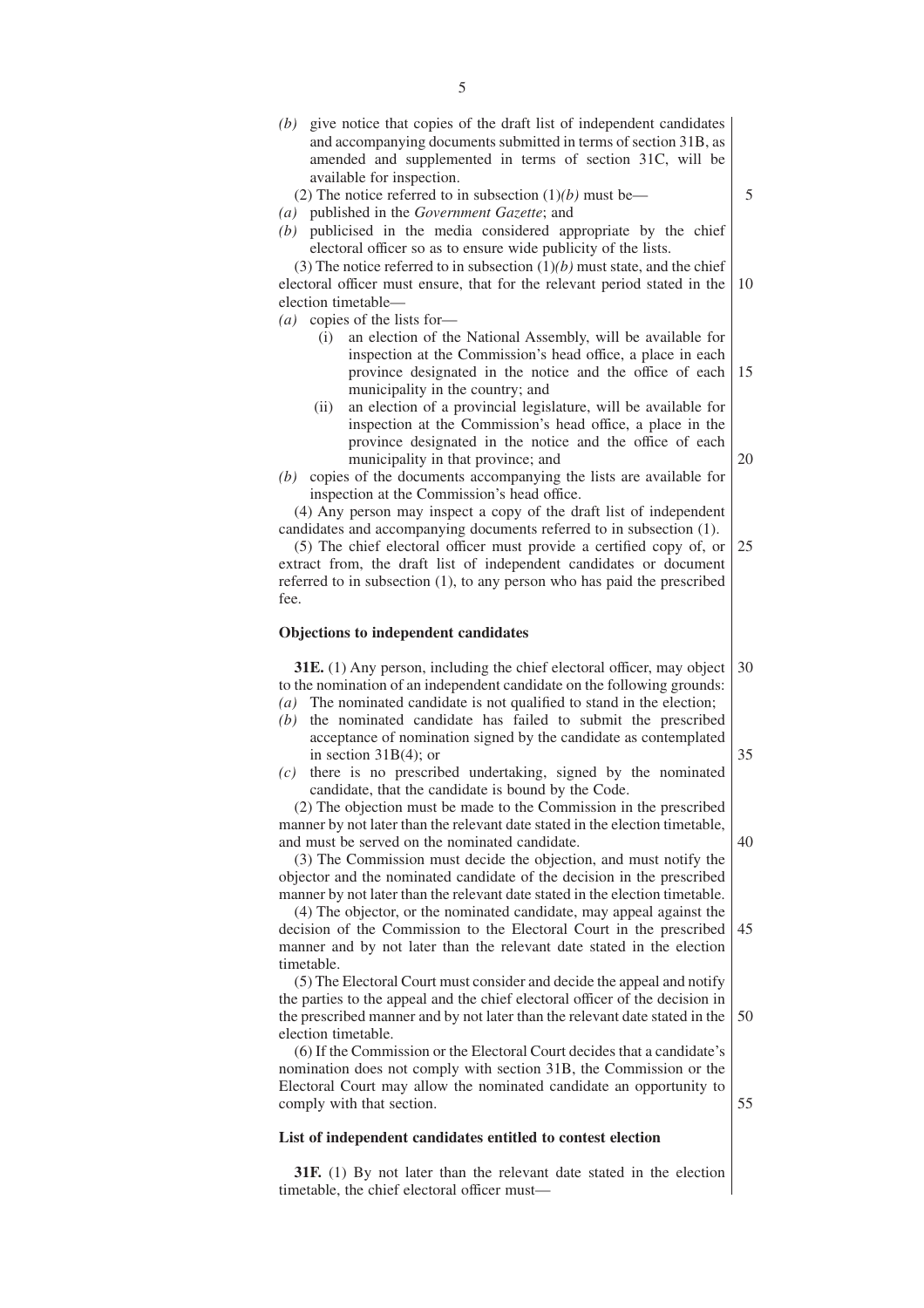- *(a)* give effect to a decision of the Commission in terms of section 31E(3) and to a decision of the Electoral Court in terms of section 31E(5); and
- *(b)* compile a final list of independent candidates entitled to contest the election concerned.

(2) The chief electoral officer must provide a certified copy of, or extract from, a list mentioned in subsection  $(1)(b)$  to any person who has paid the prescribed fee.

(3) By not later than the relevant date stated in the election timetable, the chief electoral officer must issue to each independent candidate on the list of independent candidates for an election, a certificate stating that the person is an independent candidate in that election.''. 10

## **Amendment of section 57A of Act 73 of 1998, as amended by section 15 of Act 34 of 2003**

**5.** Section 57A of the principal Act is hereby amended—

15

5

- *(a)* by the substitution for paragraph *(a)* of the following paragraph: ''*(a)* lists of candidates and lists of independent candidates;''; and
- *(b)* by the substitution for paragraph *(c)* of the following paragraph:
	- ''*(c)* the designation of candidates from candidate lists and lists of independent candidates as representatives **[in]** for those seats; 20 and''.

## **Substitution of section 94 of Act 73 of 1998**

**6.** The following section is hereby substituted for section 94 of the principal Act:

#### ''**Contravention of Code**

**94.** No person, **[or]** registered party, or independent candidate bound 25 by the Code may contravene or fail to comply with a provision of that Code.''.

#### **Amendment of section 99 of Act 73 of 1998, as amended by section 15 of Act 4 of 2021**

**7.** Section 99 of the principal Act is hereby amended by the deletion in subsection (1) 30 of the word ''and'' at the end of paragraph *(a)*, the insertion of the word ''and'' at the end of paragraph *(b)*, and the addition of the following paragraph:

 $f'(c)$  by every independent candidate before that independent candidate may be placed on a list of independent candidates in terms of section 31F.''.

### **Amendment of section 106 of Act 73 of 1998**

**8.** Section 106 of the principal Act is hereby amended—

*(a)* by the insertion after subsection (1) of the following subsection:  $\lq(1A)$  Subject to section 96(2)(c), the Commission must refund to an independent candidate any deposit paid by such candidate in terms of section  $31B(3)(b)$  if the candidate is allocated a seat in the legislature  $\vert 40 \rangle$ whose election the independent candidate contested;''; and

*(b)* by the substitution for subsection (2) of the following subsection:  $\lq(2)$  A deposit that is not refundable in terms of subsection (1) or (1A) is forfeited to the State.''.

### **Amendment of section 110 of Act 73 of 1998**

**9.** Section 110 of the principal Act is hereby amended by the substitution for subsection (1) of the following subsection:

''(1) Any mistake in the certified segment of the voters' roll referred to in section 24, **[or]** the final list of candidates referred to in section 31, or the final list of independent candidates referred to in section 31F, does not invalidate that 50voters' roll, **[or]** that list of candidates, or that list of independent candidates.''.

45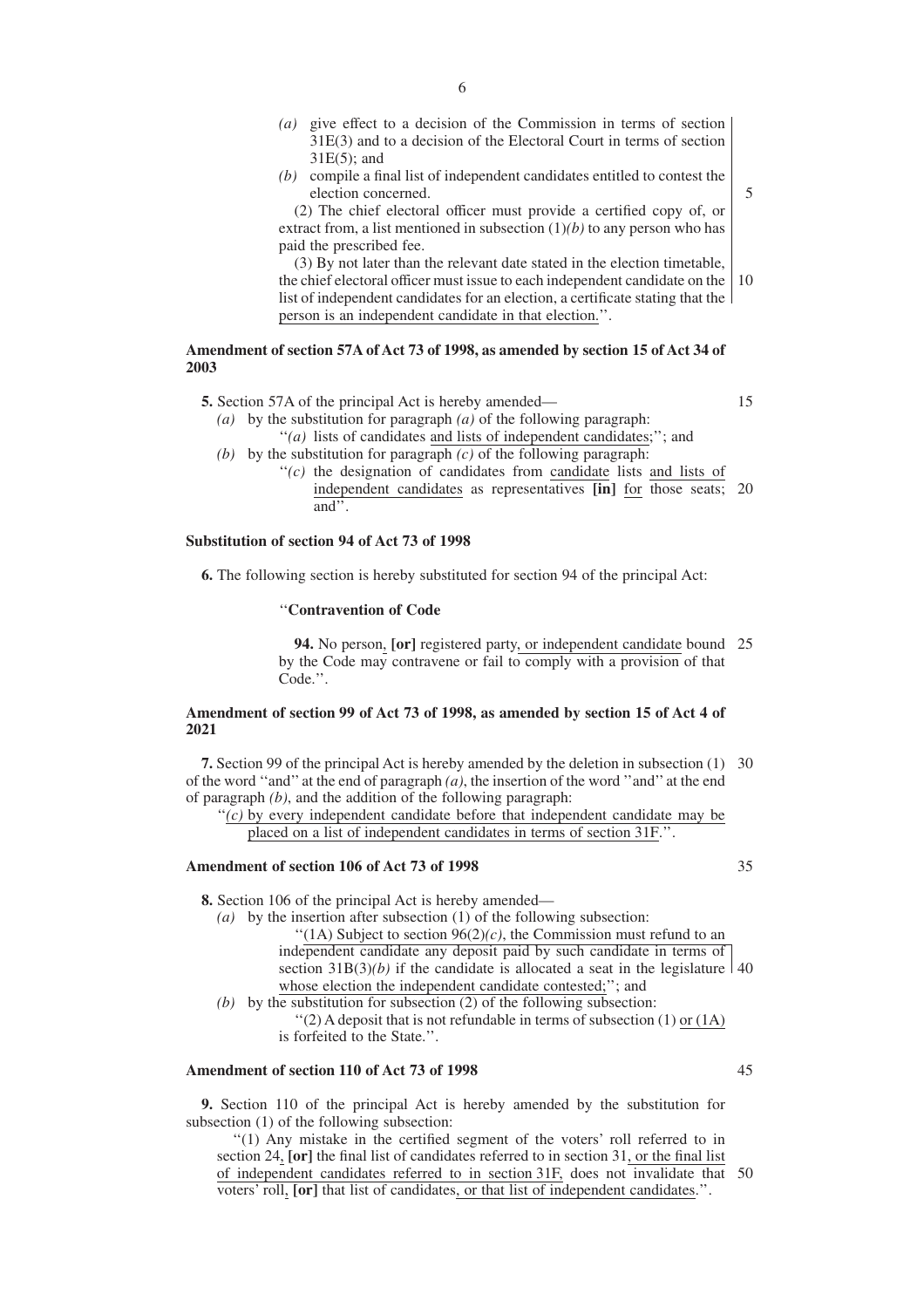## **Amendment of Schedule 1 of Act 73 of 1998, as amended by section 24 of Act 34 of 2003 and section 17 of Act 1 of 2019**

|            | 10. Schedule 1 to the principal Act is hereby amended—<br>(a) by the substitution for item 4 of the following item:<br>"Cut-off date for submission of list of candidates and nominations of<br>independent candidates                                                                                                           | 5  |
|------------|----------------------------------------------------------------------------------------------------------------------------------------------------------------------------------------------------------------------------------------------------------------------------------------------------------------------------------|----|
|            | 4. (1) Registered parties that intend to contest this election must<br>nominate and submit a list of their candidates for the election to the chief<br>[day/month/year].<br>(2) Nominators of independent candidates that intend to contest this<br>election must submit their nominations to the chief electoral officer in the | 10 |
| (b)        | by the substitution for subitem $5(1)$ of the following subitem:<br>"(1) The chief electoral officer must notify a registered party that has                                                                                                                                                                                     | 15 |
| (c)        | submitted a list of candidates in terms of section 27 but has not fully<br>complied with [that] section $27(2)(a)$ , (b), (c), (d) or section 27(4), of<br>by the insertion after subitem $5(1)$ of the following subitem:                                                                                                       |    |
|            | "(1A) The chief electoral officer must notify the person nominated to<br>be an independent candidate, who has not fully complied with section<br>$31B(3)(a)$ , (c), (d), (e), (f), (g) or section $31B(4)$ , of that non-compliance                                                                                              | 20 |
| (d)        | by the substitution for subitem $5(2)$ of the following subitem:<br>"(2) If the party or person notified [party] in terms of subitem $(1)$ or<br>(1A) takes the opportunity to comply with section $27(2)(a)$ , (b), (c), (d),<br>section 27(4), section 31B(3)(a), (c), (d), (e), (f), (g) or section 31B(4),                   | 25 |
| (e)        | [day/month/year].";<br>by the insertion after subitem $5A(1)$ of the following subitem:<br>"(1A) The Commission must notify-<br>(a) $\overline{a}$ person who has been nominated both as an independent candidate                                                                                                                | 30 |
|            | and by one or more parties for an election; and<br>$(b)$ all the parties on whose party lists such a candidate appears,                                                                                                                                                                                                          | 35 |
| (f)<br>(g) | by the substitution for subitem $5A(2)$ of the following subitem:<br>"(2) If the notified party decides to act in terms of section 28(3) or<br>by the substitution for item 6 with the following item:                                                                                                                           |    |
|            | "Inspection of lists of candidates and draft list of independent 40<br>candidates and accompanying documents                                                                                                                                                                                                                     |    |
|            | <b>6.</b> The chief electoral officer must give notice by                                                                                                                                                                                                                                                                        |    |

[day/month/year], that from the date of the notice until ................. [day/month/year], copies of the following documents will be available for inspection: *(a)* The lists of candidates and accompanying documents submitted by 45

- registered parties in terms of section 27, as amended and supplemented in terms of section 28**[.]**; and
- *(b)* The draft list of independent candidates and accompanying documents submitted in terms of section 31B, as amended and 50 supplemented in terms of section 31C. ";
- *(h)* by the substitution for item 8 of the following item:

''**Decision of objections**

**8.** The Commission must decide an objection under section 30 or section 31E, and must notify the objector, **[and]** the registered party that 55nominated the candidate, and the nominated independent candidate, if applicable, of the decision in the prescribed manner by ........................ [day/month/year].'';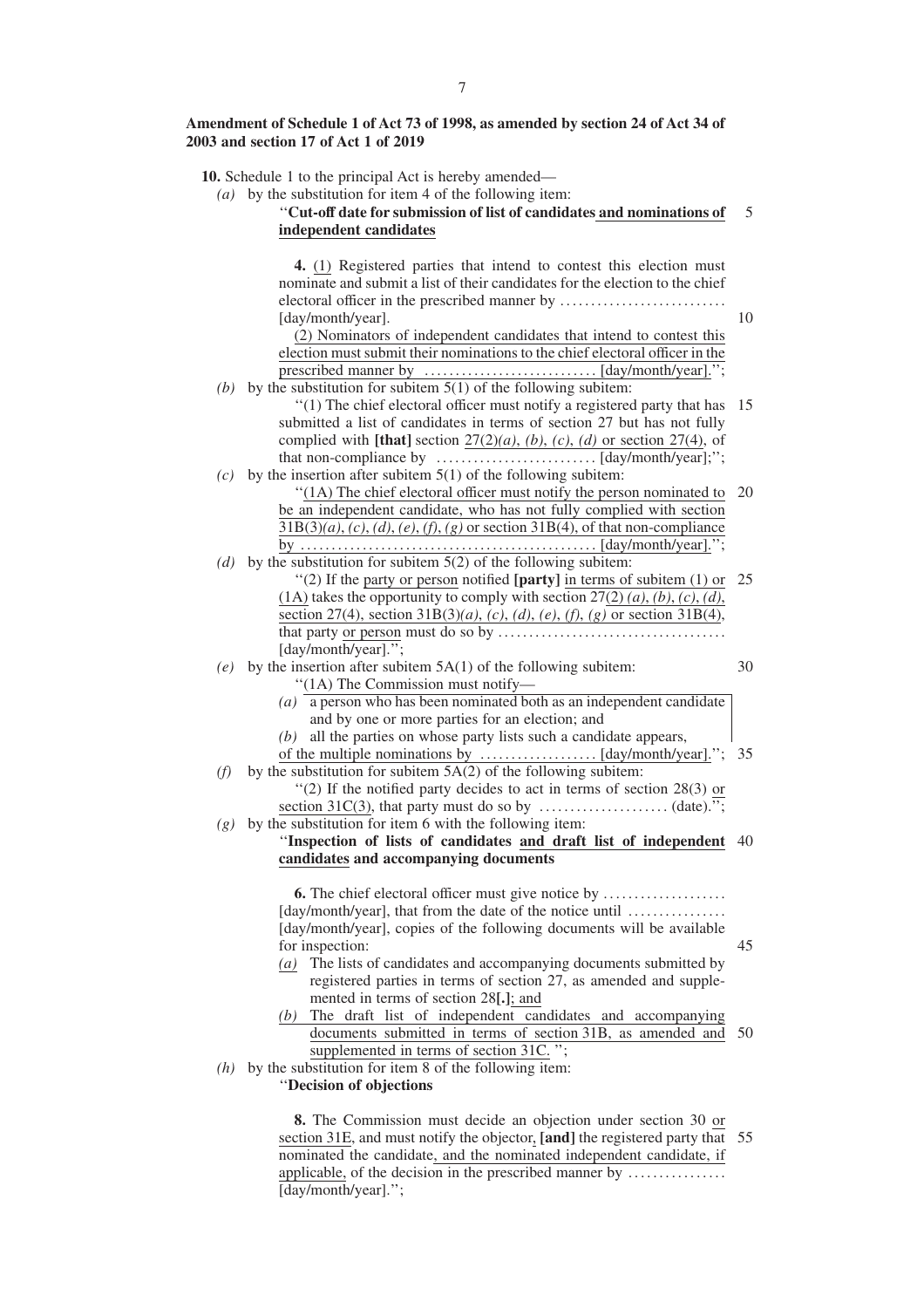## *(i)* by the substitution for item 9 of the following item: ''**Cut-off date for appeals against decisions**

| 9. (1) The objector or the registered party who nominated the candidate<br>may appeal against a decision of the Commission in terms of section<br>$[30(3)]$ 30(4) to the Electoral Court in the prescribed manner<br>(2) The objector or the nominated independent candidate may appeal<br>against a decision of the Commission in terms of section $31E(4)$ in the<br>by the substitution for item 10 of the following item:<br>(j)<br>"Deciding appeals                                                      |
|----------------------------------------------------------------------------------------------------------------------------------------------------------------------------------------------------------------------------------------------------------------------------------------------------------------------------------------------------------------------------------------------------------------------------------------------------------------------------------------------------------------|
| 10. The Electoral Court must consider and decide an appeal brought<br>under section $30(4)$ or $31E(4)$ and notify the parties to the appeal, and the<br>chief electoral officer, of the decision in the prescribed manner<br>by the substitution for item 11 of the following item:<br>(k)<br>"List of parties and candidates entitled to contest election and final<br>list of candidates                                                                                                                    |
| (a) must give effect to a decision of the Commission in terms of section<br>$30(3)$ , section $31E(3)$ , or a decision of the Electoral Court in terms<br>of section $30(5)$ or section $31E(5)$ ; and<br>$(b)$ must compile a list of the registered parties entitled to contest the<br>election, [and] the final list of candidates for each of those parties,<br>and the list of independent candidates contesting this election.";<br>and<br>(l)<br>by the substitution for item 12 of the following item: |
| "Issue of certificate to candidates<br>officer must issue in the prescribed manner to each candidate on a final<br>list of candidates, and to each independent candidate on the final list of<br>independent candidates, a certificate stating that the person is a candidate<br>in this election in terms of sections $31(3)$ and section $31F(3)$ .".                                                                                                                                                        |
| Substitution of Schedule 1A of Act 73 of 1998, as inserted by section 25 of Act 34 of<br>2003 and amended by section 8 of Act 55 of 2008                                                                                                                                                                                                                                                                                                                                                                       |
| 11. Schedule 1A of the principal Act is hereby substituted for the following schedule:                                                                                                                                                                                                                                                                                                                                                                                                                         |
| "SCHEDULE 1A                                                                                                                                                                                                                                                                                                                                                                                                                                                                                                   |
| SYSTEM OF REPRESENTATION IN NATIONAL ASSEMBLY<br>AND PROVINCIAL LEGISLATURES                                                                                                                                                                                                                                                                                                                                                                                                                                   |

## **(Section 57A)**

## **National Assembly**

**1.** The seats in the National Assembly are allocated as follows:

- *(a)* Half the seats are filled by independent candidates and candidates from lists of candidates of political parties contesting the nine regions and these shall be referred to as regional seats; and
- *(b)* half the seats are filled by candidates from lists of candidates of political parties and these shall be referred to as compensatory seats.

**2.** The Commission must prepare a list of independent candidates contesting an election of the National Assembly in each region in accordance with this Act.

40

45

50

5

10

15

20

25

30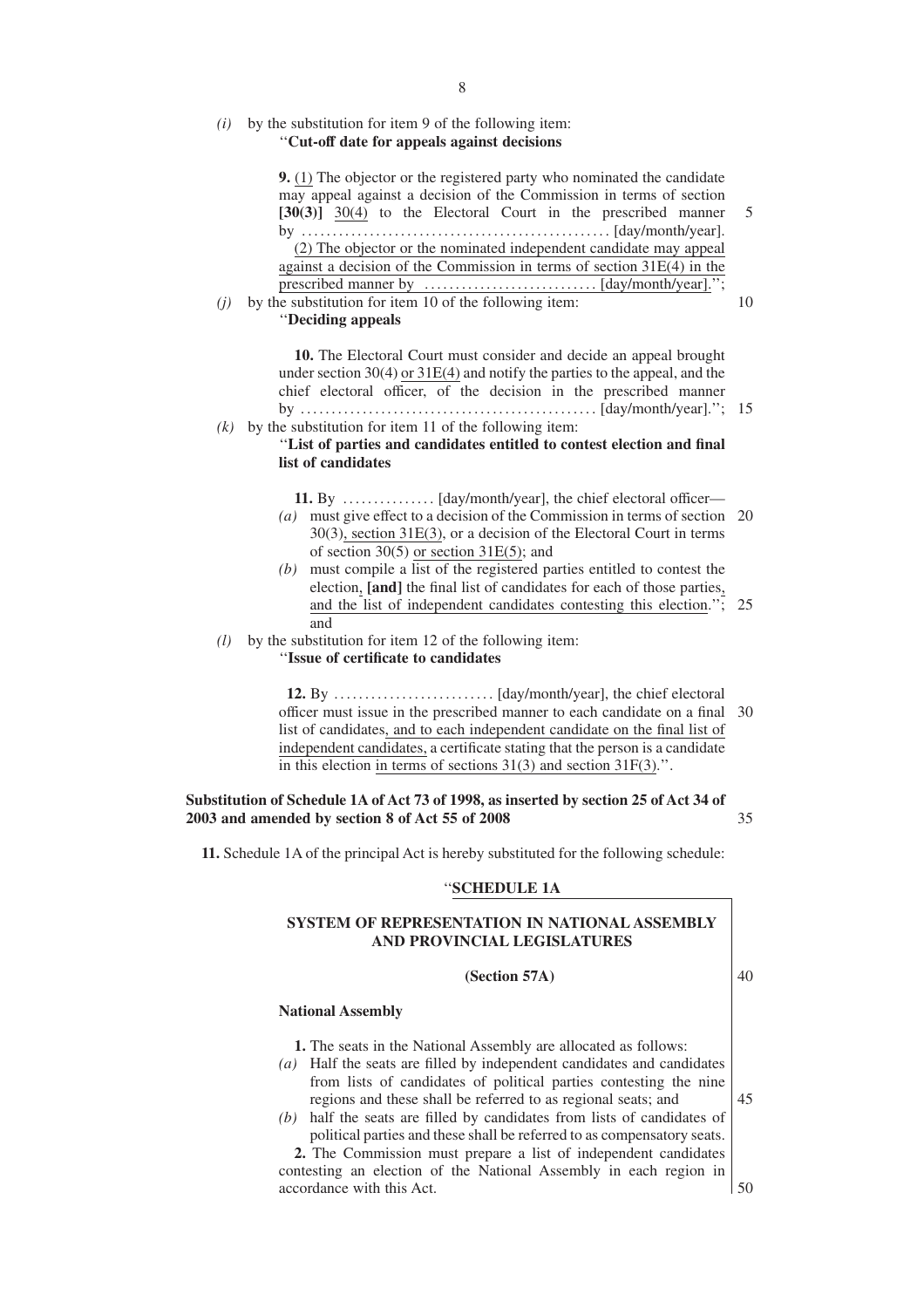|         | 3. (1) Registered parties contesting an election of the National<br>Assembly must nominate candidates on a list of candidates prepared in     |    |
|---------|-----------------------------------------------------------------------------------------------------------------------------------------------|----|
|         | accordance with this Act.<br>(2) A party's list of candidates must consist of—                                                                |    |
|         |                                                                                                                                               | 5  |
|         | $(a)$ a regional list for each region; and<br>$(b)$ a national list,                                                                          |    |
|         | with such number of names on each list as the party may determine                                                                             |    |
|         | subject to subitem (3).                                                                                                                       |    |
|         | (3) The lists of candidates submitted by a party must together not                                                                            |    |
|         | contain more names than the number of seats in the National Assembly,                                                                         | 10 |
|         | and each such list must denote the fixed order of preference of the names                                                                     |    |
|         | as the party may determine.                                                                                                                   |    |
|         | $(4)$ The same name—                                                                                                                          |    |
|         | $(a)$ may appear on a list for one region and the national list of a party;<br>and                                                            | 15 |
| (b)     | may not appear on more than one regional list.                                                                                                |    |
|         | <b>Regional seats</b>                                                                                                                         |    |
|         | 4. The Commission must determine a fixed number of seats reserved                                                                             |    |
|         | for each region for every election of the National Assembly, taking into                                                                      |    |
|         | account available scientifically based data in respect of voters and                                                                          | 20 |
|         | representations by interested parties.                                                                                                        |    |
|         | 5. The regional seats are allocated for each region in three separate                                                                         |    |
| rounds. |                                                                                                                                               |    |
|         | <b>6.</b> In the first round:                                                                                                                 |    |
|         | (a) A quota of votes per seat is determined in respect of each region by                                                                      | 25 |
|         | dividing the total number of votes cast in a region by the total                                                                              |    |
|         | number of seats allocated to that region and the result, disregarding                                                                         |    |
|         | fractions is the first quota of votes per seat.                                                                                               |    |
| (b)     | Each independent candidate who receives enough votes to meet the                                                                              |    |
|         | first quota is awarded a seat.                                                                                                                | 30 |
| (a)     | 7. In the second round:<br>A second quota of votes is determined in each region by-                                                           |    |
|         | disregarding the independent candidates who were allocated<br>(i)                                                                             |    |
|         | seats in the first round;                                                                                                                     |    |
|         | disregarding the votes cast for independent candidates who<br>(ii)                                                                            | 35 |
|         | were allocated seats in the first round;                                                                                                      |    |
|         | disregarding the number of seats allocated to independent<br>(iii)                                                                            |    |
|         | candidates in the first round; and                                                                                                            |    |
|         | dividing the remaining number of votes cast in a region by the<br>(iv)                                                                        |    |
|         | remaining number of seats allocated to that region,                                                                                           | 40 |
|         | and the result, disregarding fractions, is the second quota of votes                                                                          |    |
|         | per seat.                                                                                                                                     |    |
|         | (b) Each remaining independent candidate who receives enough votes                                                                            |    |
|         | to meet the second quota is awarded a seat.                                                                                                   |    |
|         | <b>8.</b> In the third round:                                                                                                                 | 45 |
| (a)     | A third quota of votes is determined in each region by-                                                                                       |    |
|         | disregarding all independent candidates;<br>(i)                                                                                               |    |
|         | disregarding all votes cast for independent candidates;<br>(ii)                                                                               |    |
|         | disregarding the number of seats allocated to independent<br>(iii)<br>candidates in first and second rounds; and                              | 50 |
|         | dividing the remaining number of votes cast in a region, by<br>(iv)                                                                           |    |
|         | the remaining number of seats allocated to that region, plus                                                                                  |    |
|         | one,                                                                                                                                          |    |
|         | and the result plus one, disregarding fractions, is the third quota of                                                                        | 55 |
| (b)     | votes per seat.<br>The number of seats to be awarded for the purposes of paragraph $(d)$                                                      |    |
|         |                                                                                                                                               |    |
|         |                                                                                                                                               |    |
|         | in respect of such region to a political party, subject to                                                                                    |    |
|         | paragraph $(c)$ , is determined by dividing the total number of votes<br>cast in favour of such party in a region by the third quota of votes |    |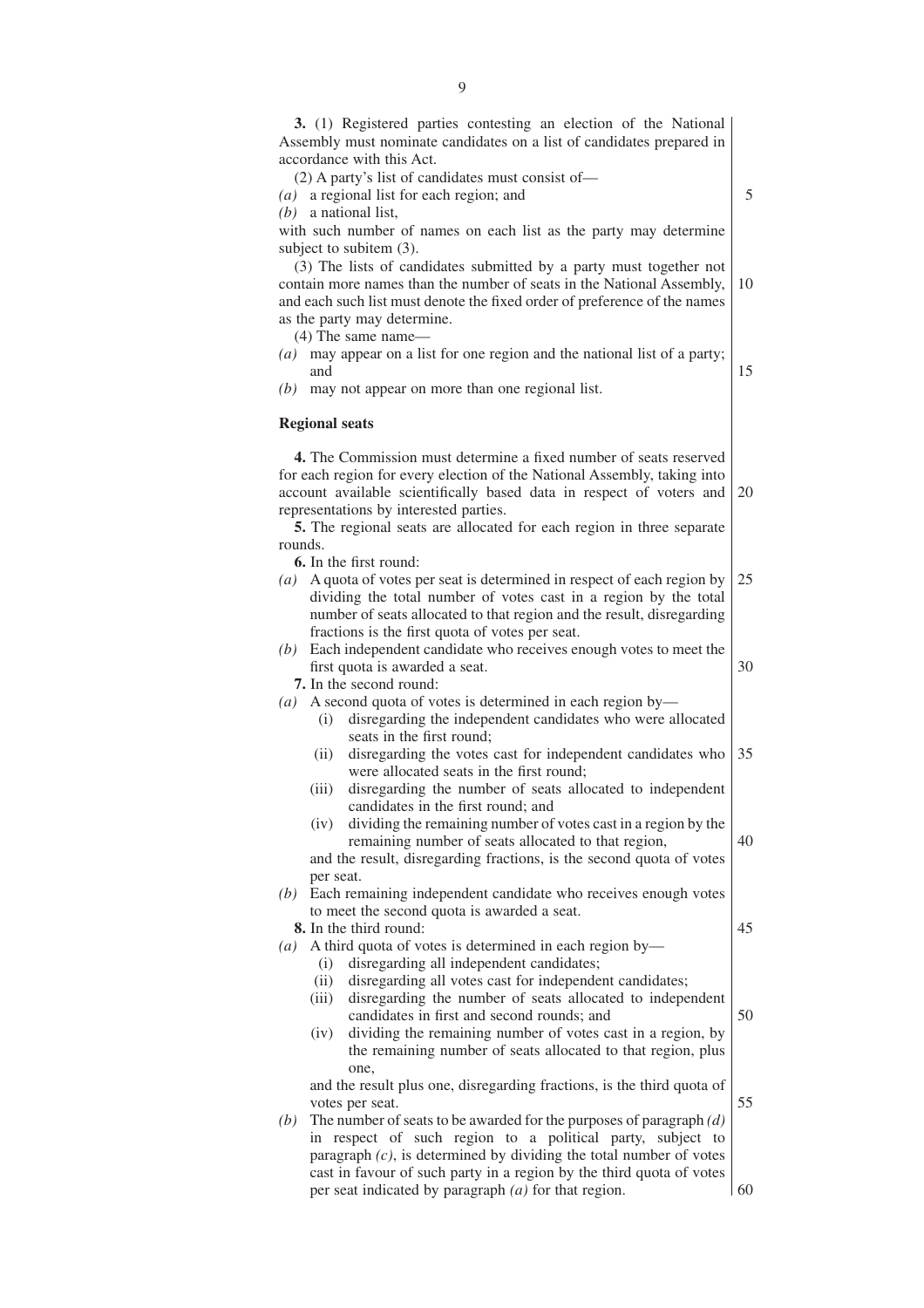*(c)* Where the result of the calculation referred to in paragraph *(b)* yields a surplus of seats not absorbed by the number awarded to a party concerned, such surplus competes with other similar surpluses accruing to any other party or parties in respect of the relevant region, and any seat or seats in respect of that region not awarded in terms of paragraph *(b)*, is awarded to the party or parties concerned in sequence of the highest surplus.

5

10

*(d)* The aggregate of a party's awards in terms of paragraphs *(b)* and *(c)* in respect of a particular region is that party's allocation of regional seats for that region.

**9.** Regional seats are allocated to a party according to the party's regional lists for each region.

**10.** (1) A party that has submitted a regional list containing fewer names than the number of its allocation of seats which would have been filled from such list in terms of item 8, forfeits a number of seats equal to the deficit in that region. 15

(2) In the event of any forfeiture of seats in terms of subitem (1) affecting the allocation of seats in respect of any particular region in terms of item 8, such allocation is recalculated as follows:

- *(a)* The party forfeiting seats is disregarded in such recalculation, and the allocation of seats in terms of item 8 for the region in question, minus the number of seats forfeited by it in respect of its list for such region, is its final allocation of the seats in such region. 20
- *(b)* An amended quota of votes per seat is determined in respect of such region by— 25
	- (i) disregarding all independent candidates;
	- (ii) disregarding all votes for independent candidates;
	- (iii) disregarding the number of seats allocated to independent candidates in the first and second rounds; and
	- (iv) dividing the total number of votes cast in the region, minus the number of votes cast in such region in favour of the party referred to in paragraph *(a)* by the number of seats, plus one, reserved for such region, minus the number of seats allocated to the said party in terms of paragraph *(a)*, 30

and the result plus one, disregarding fractions, is the amended quota of votes per seat in respect of such region for purposes of the said recalculation. 35

- *(c)* The number of seats awarded for the purposes of paragraph *(e)* in respect of the region to a party participating in the recalculation, subject to paragraph *(d)*, is determined by dividing the total number of votes cast in favour of such party in such region by the amended quota of votes per seat indicated by paragraph *(b)* for such region. 40
- *(d)* Where the result of the recalculation in terms of paragraph *(c)* yields a surplus not absorbed by the number of seats awarded to a party concerned, such surplus competes with other similar surpluses accruing to any other party or parties participating in the recalculation in respect of the said region, and any seat or seats in respect of such region not awarded in terms of paragraph *(c)*, is awarded to the party or parties concerned in sequence of the highest surplus. 45
- *(e)* The aggregate of a party's awards in terms of paragraphs *(c)* and *(d)* in respect of such region, subject to subitem (3), is that party's final allocation of regional seats for that region. 50

(3) In the event of a party being allocated an additional number of seats in terms of this item, and if its list in question does not contain the names of a sufficient number of candidates as set out in subitem (1), the procedure provided for in this item is repeated with the changes required by the context until all seats are allocated. 55

## **Compensatory seats**

- **11.** A quota of votes per compensatory seat is determined by—
- *(a)* disregarding all independent candidates who contested the election 60in the nine regions;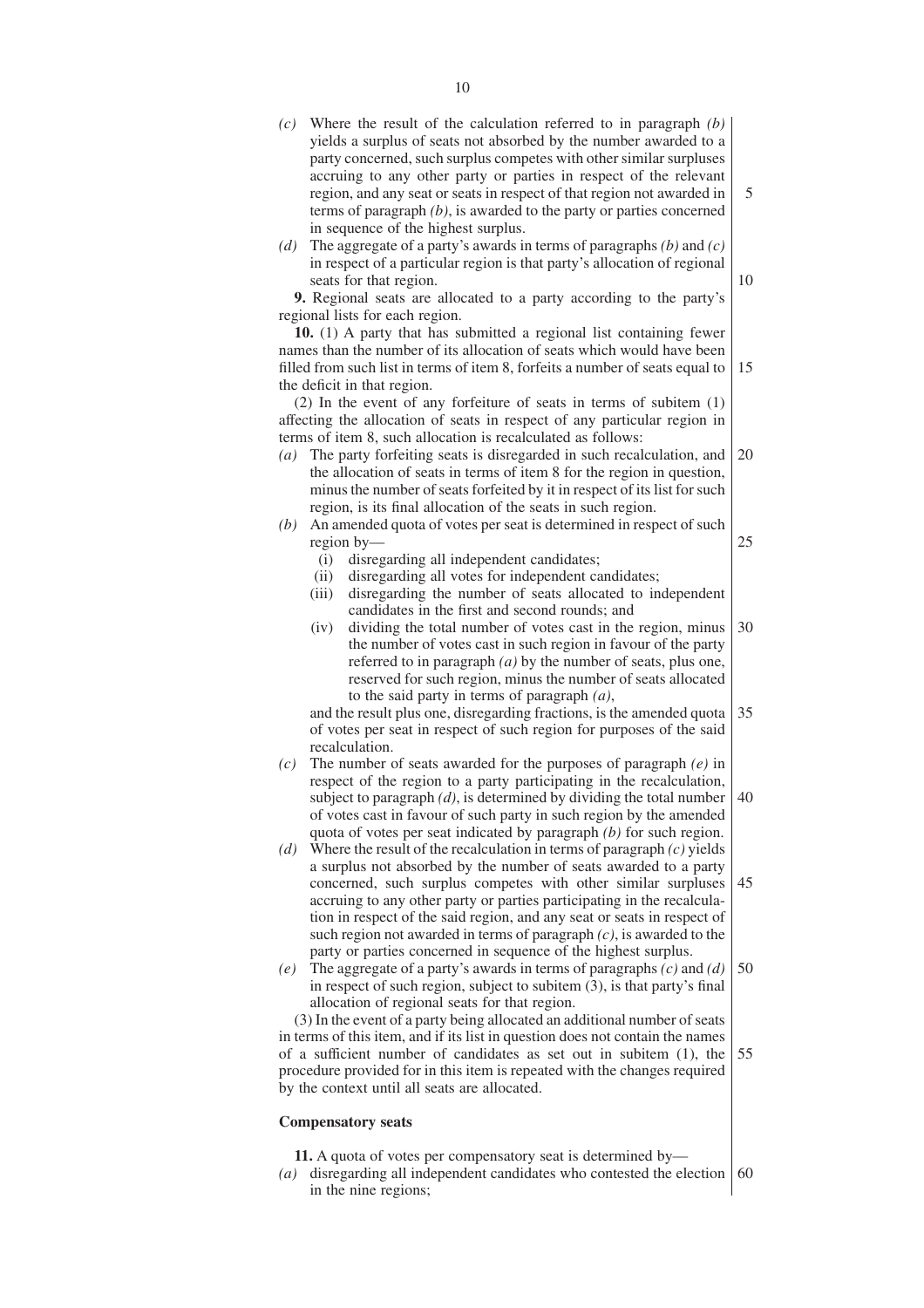regions; and *(c)* dividing the total number of remaining votes cast for political parties in all nine regions, by the number of compensatory seats in the National Assembly, plus one,

and the result plus one, disregarding fractions, is the quota of votes per compensatory seat.

**12.** The number of seats to be awarded to a party for the purposes of item 14 subject to item 11, is determined by dividing the total number of votes cast nationally in all nine regions in favour of the party by the quota of votes per seat determined in terms of item 11. 10

**13.** Where the result of the calculation in terms of item 12 yields a surplus not absorbed by the number of seats awarded to a party concerned—

- *(a)* such surplus competes with other similar surpluses accruing to any other party or parties, and any seat or seats not awarded in terms of item 12, is awarded to the party or parties concerned in sequence of the highest surplus, up to a maximum of five seats so awarded; and 15
- *(b)* provided that seats still remaining unawarded, are awarded in sequence to those parties having the highest average number of votes per seat already awarded in terms of item 12 and this item.  $20$

**14.** The aggregate of a party's awards in terms of items 12 and 13 is that party's allocation of compensatory seats.

**15.** Compensatory seats are allocated according to a party's national list. 25

**16.** (1) A party that has submitted a national list containing fewer names than the number of its allocation of seats which would have been filled from such list in terms of item 14, forfeits a number of seats equal to the deficit.

(2) In the event of any forfeiture of seats in terms of subitem (1) affecting the allocation of seats in terms of item 14, such allocation is recalculated as follows: 30

- *(a)* The party forfeiting seats is disregarded in such recalculation, and the allocation of seats in terms of item 14, minus the number of seats forfeited by it in respect of its national list, is its final allocation of compensatory seats. 35
- *(b)* An amended quota of votes per compensatory seat is determined  $hv$ 
	- (i) disregarding all independent candidates who contested the election in the nine regions;
	- (ii) disregarding all votes for independent candidates cast in the nine regions; and
	- (iii) dividing the total number of votes cast for political parties in all nine regions, minus the number of votes cast in favour of the party referred to in paragraph *(a)* by the number of compensatory seats, plus one, minus the number of compensatory seats allocated to the said party in terms of paragraph *(a)*, 45

and the result plus one, disregarding fractions, is the amended quota of votes per compensatory seat for purposes of the said recalculation. 50

- *(c)* The number of compensatory seats to be awarded for the purposes of paragraph *(e)* to a party participating in the recalculation, must, subject to paragraph *(d)*, be determined by dividing the total number of votes cast in favour of such party in all nine regions by the amended quota of votes per seat indicated by paragraph *(b)*. 55
- *(d)* Where the result of the recalculation in terms of paragraph *(c)* yields a surplus not absorbed by the number of seats awarded to a party concerned, such surplus competes with other similar surpluses accruing to any other party or parties participating in the recalculation, and any compensatory seat or seats not awarded in terms of paragraph *(c)*, is or are awarded to the party or parties concerned in sequence of the highest surplus. 60

5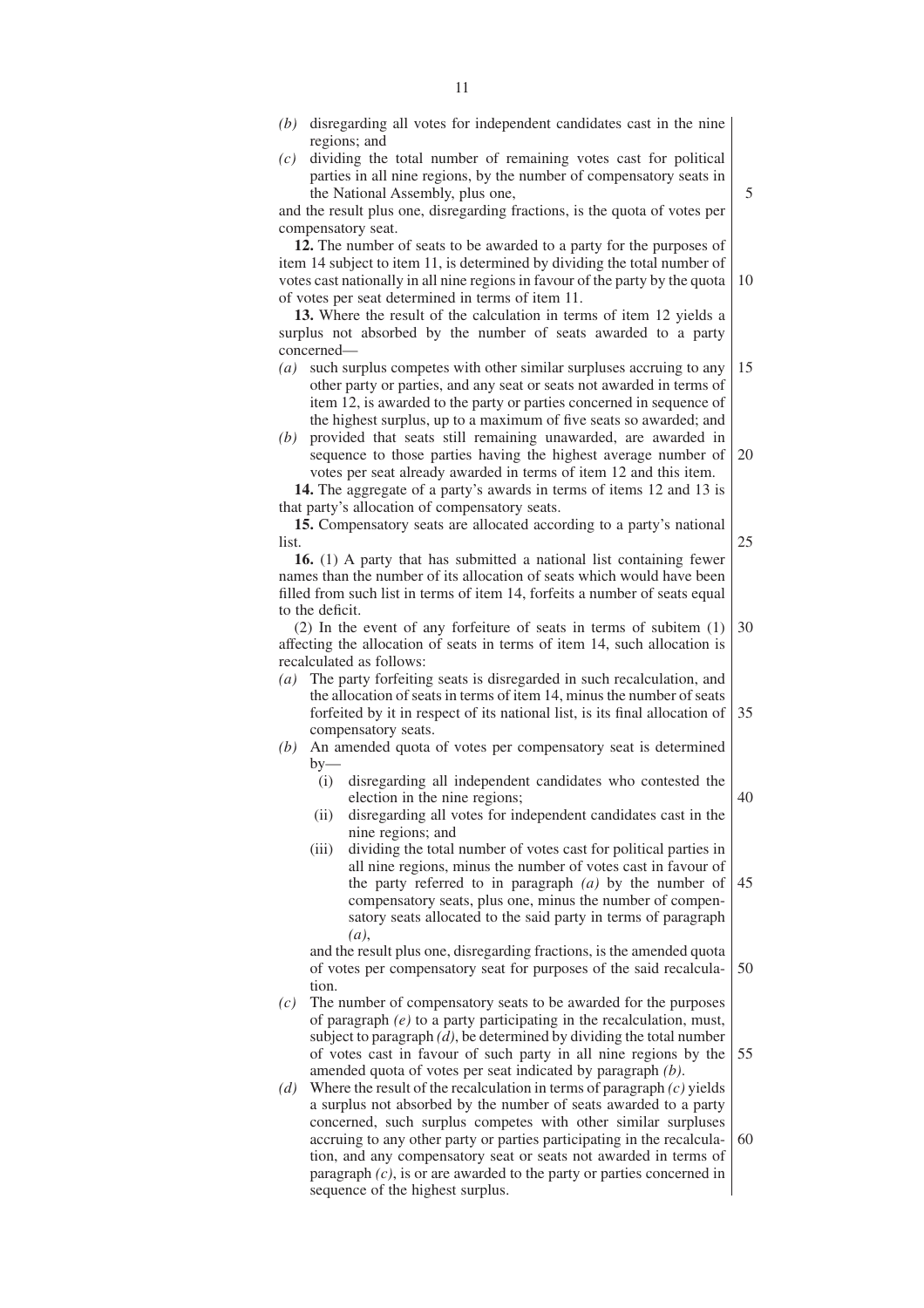|                   | (e) The aggregate of a party's awards in terms of paragraphs $(c)$ and $(d)$ ,<br>subject to subitem (3), is that party's final allocation of the<br>compensatory seats.<br>(3) In the event of a party being allocated an additional number of seats<br>in terms of this item, and if its national list does not contain the names of<br>a sufficient number of candidates as set out in subitem $(1)$ , the procedure<br>provided for in this item is repeated with the changes required by the<br>context until all compensatory seats are allocated. | 5  |
|-------------------|----------------------------------------------------------------------------------------------------------------------------------------------------------------------------------------------------------------------------------------------------------------------------------------------------------------------------------------------------------------------------------------------------------------------------------------------------------------------------------------------------------------------------------------------------------|----|
|                   | <b>Provincial legislatures</b>                                                                                                                                                                                                                                                                                                                                                                                                                                                                                                                           |    |
|                   | 17. (1) Registered parties contesting an election of a provincial<br>legislature must nominate candidates on a provincial list of candidates<br>prepared in accordance with this Act, with such number of names on each<br>list as the party may determine subject to subitem (3).                                                                                                                                                                                                                                                                       | 10 |
|                   | (2) The list of candidates submitted by a party must not contain more<br>names than the number of seats in the provincial legislature concerned,<br>and must denote the fixed order of preference of the names as the party<br>may determine.                                                                                                                                                                                                                                                                                                            | 15 |
|                   | 18. The Commission must prepare a list of independent candidates<br>contesting an election of a provincial legislature in accordance with this                                                                                                                                                                                                                                                                                                                                                                                                           |    |
| Act.<br>rounds.   | 19. The seats in a provincial legislature are allocated in three separate                                                                                                                                                                                                                                                                                                                                                                                                                                                                                | 20 |
|                   | 20. In the first round:                                                                                                                                                                                                                                                                                                                                                                                                                                                                                                                                  |    |
|                   | (a) A quota of votes per seat is determined by dividing the total number<br>of votes by the total number of seats and the result, disregarding<br>fractions, is the first quota of votes per seat.                                                                                                                                                                                                                                                                                                                                                       | 25 |
|                   | (b) Each independent candidate who receives enough votes to meet the                                                                                                                                                                                                                                                                                                                                                                                                                                                                                     |    |
|                   | first quota is awarded a seat.                                                                                                                                                                                                                                                                                                                                                                                                                                                                                                                           |    |
|                   | 21. In the second round:                                                                                                                                                                                                                                                                                                                                                                                                                                                                                                                                 | 30 |
|                   | (a) A second quota of votes is determined by—<br>disregarding all independent candidates who were allocated<br>(i)<br>seats in the first round;                                                                                                                                                                                                                                                                                                                                                                                                          |    |
|                   | disregarding all votes for independent candidates who were<br>(ii)<br>allocated seats in the first round;                                                                                                                                                                                                                                                                                                                                                                                                                                                |    |
|                   | disregarding the number of seats allocated to independent<br>(iii)<br>candidates in the first round; and                                                                                                                                                                                                                                                                                                                                                                                                                                                 | 35 |
|                   | dividing the remaining number of votes cast by the remaining<br>(iv)<br>number of seats,                                                                                                                                                                                                                                                                                                                                                                                                                                                                 |    |
|                   | and the result, disregarding fractions, is the second quota of votes<br>per seat.                                                                                                                                                                                                                                                                                                                                                                                                                                                                        | 40 |
|                   | (b) Each remaining independent candidate who receives enough votes<br>to meet the second quota is awarded a seat.                                                                                                                                                                                                                                                                                                                                                                                                                                        |    |
|                   | 22. In the third round:                                                                                                                                                                                                                                                                                                                                                                                                                                                                                                                                  |    |
| $\left( a\right)$ | A third quota of votes is determined by—                                                                                                                                                                                                                                                                                                                                                                                                                                                                                                                 | 45 |
|                   | disregarding all independent candidates;<br>(i)<br>disregarding all votes for independent candidates;<br>(ii)                                                                                                                                                                                                                                                                                                                                                                                                                                            |    |
|                   | disregarding the number of seats allocated to independent<br>(iii)<br>candidates in first and second rounds; and                                                                                                                                                                                                                                                                                                                                                                                                                                         |    |
|                   | dividing the remaining number of votes cast by the remaining<br>(iv)                                                                                                                                                                                                                                                                                                                                                                                                                                                                                     |    |
|                   | number of seats, plus one,                                                                                                                                                                                                                                                                                                                                                                                                                                                                                                                               | 50 |
|                   | and the result plus one, disregarding fractions, is the third quota of                                                                                                                                                                                                                                                                                                                                                                                                                                                                                   |    |
| (b)               | votes per seat.<br>The number of seats to be awarded for the purposes of paragraph $(d)$                                                                                                                                                                                                                                                                                                                                                                                                                                                                 |    |
|                   | to a political party, must, subject to paragraph $(c)$ , be determined by                                                                                                                                                                                                                                                                                                                                                                                                                                                                                |    |
|                   | dividing the total number of votes cast in favour of such party by the                                                                                                                                                                                                                                                                                                                                                                                                                                                                                   | 55 |
|                   | third quota of votes per seat indicated by paragraph $(a)$ .                                                                                                                                                                                                                                                                                                                                                                                                                                                                                             |    |
| (c)               | Where the result of the calculation referred to in paragraph $(b)$                                                                                                                                                                                                                                                                                                                                                                                                                                                                                       |    |
|                   | yields a surplus of seats not absorbed by the number awarded to a<br>party concerned, such surplus competes with other similar surpluses                                                                                                                                                                                                                                                                                                                                                                                                                 |    |

accruing to any other party or parties, and any seat or seats not 60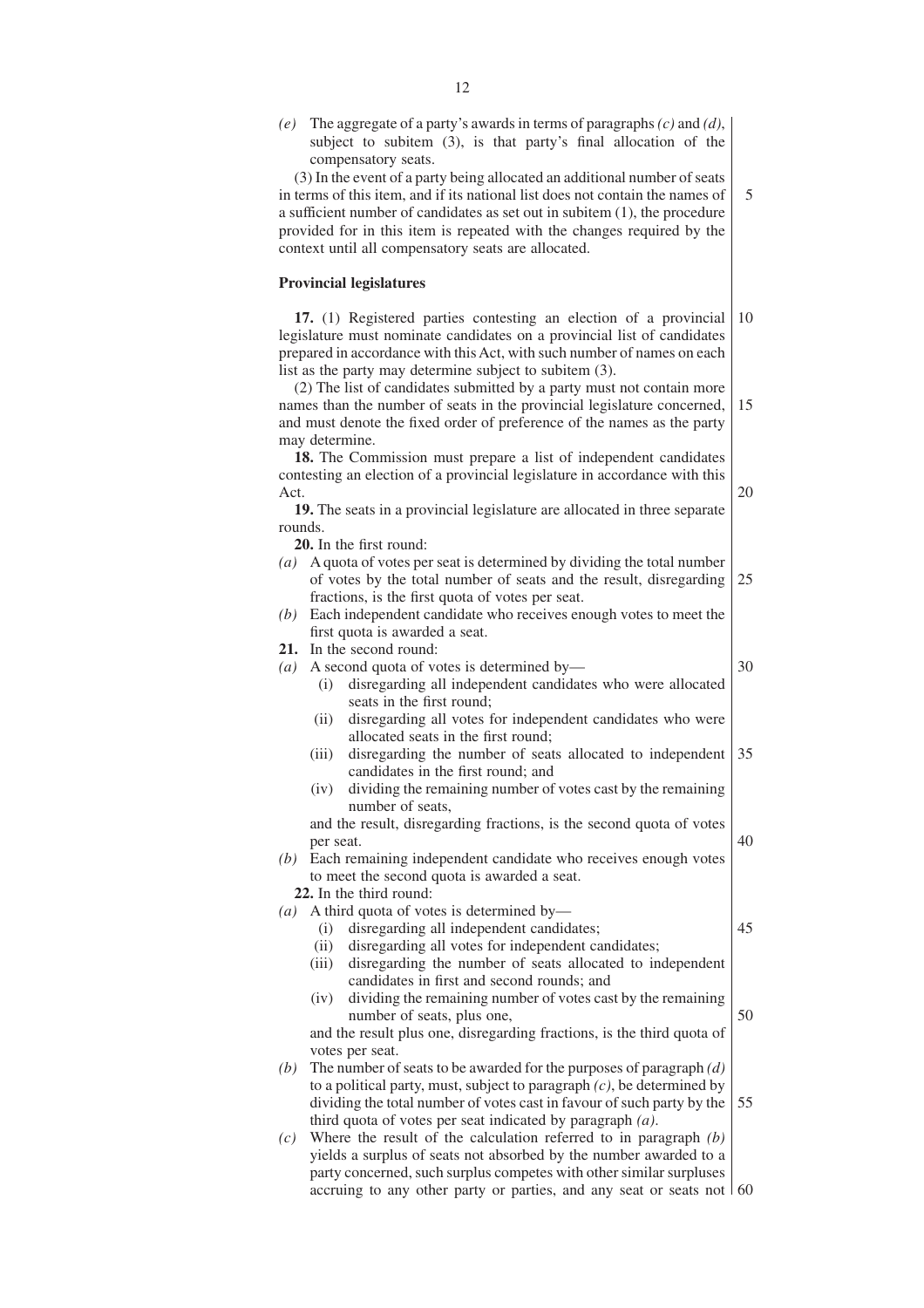awarded in terms of paragraph *(b)*, is or are awarded to the party or parties concerned in sequence of the highest surplus.

*(d)* The aggregate of a party's awards in terms of paragraphs *(b)* and *(c)* is that party's allocation of seats for a provincial legislature.

**23.** Seats in provincial legislatures are allocated to a party according to the party's list of candidates for the province. 5

**24.** (1) If a party has submitted a list of candidates for the province containing fewer names than the number of its allocation of seats which would have been filled from such list in terms of item 22, it forfeits a number of seats equal to the deficit.

(2) In the event of any forfeiture of seats in terms of subitem (1) affecting the allocation of seats in terms of item 22, such allocation is recalculated as follows:

*(a)* The party forfeiting seats is to be disregarded in such recalculation, and the allocation of seats in terms of item 22, minus the number of seats forfeited by it in respect of its list for such province, becomes its allocation of seats for the provincial legislature. 15

*(b)* An amended quota of votes per seat is determined by—

- (i) disregarding all independent candidates;
- (ii) disregarding all votes for independent candidates;
- (iii) disregarding the number of seats allocated to independent candidates in first and second rounds; and
- (iv) dividing the total number of votes cast, minus the number of votes cast in favour of the party referred to in paragraph *(a)* by the number of seats, plus one, minus the number of seats allocated to the said party in terms of paragraph *(a)*, 25

and the result plus one, disregarding fractions, is the amended quota of votes per seat for purposes of the said recalculation.

- *(c)* The number of seats to be awarded for the purposes of paragraph *(e)* to a party participating in the recalculation, must, subject to paragraph *(d)*, be determined by dividing the total number of votes cast in favour of such party by the amended quota of votes per seat indicated by paragraph *(b)*. 30
- *(d)* Where the result of the recalculation in terms of paragraph *(c)* yields a surplus not absorbed by the number of seats awarded to a party concerned, such surplus competes with other similar surpluses accruing to any other party or parties participating in the recalculation, and any seat or seats not awarded in terms of paragraph *(c)*, is or are awarded to the party or parties concerned in sequence of the highest surplus. 35 40
- *(e)* The aggregate of a party's awards in terms of paragraphs *(c)* and *(d)*, subject to subitem (3), is that party's final allocation of the seats for the provincial legislature.

(3) In the event of a party being allocated an additional number of seats in terms of this item, and if its list of candidates for the province in question does not contain the names of a sufficient number of candidates as set out in subitem (1), the procedure provided for in this item is repeated with the changes required by the context until all seats are allocated. 45

#### **Ballot papers**

**25.** (1) The Commission must produce separate ballot papers for the election of members of the National Assembly and of members of the provincial legislatures.

(2) The ballot paper to be used in each region for the election of members of the National Assembly shall include only the independent candidates standing in that region for election to the National Assembly, together with the relevant political parties. 55

50

20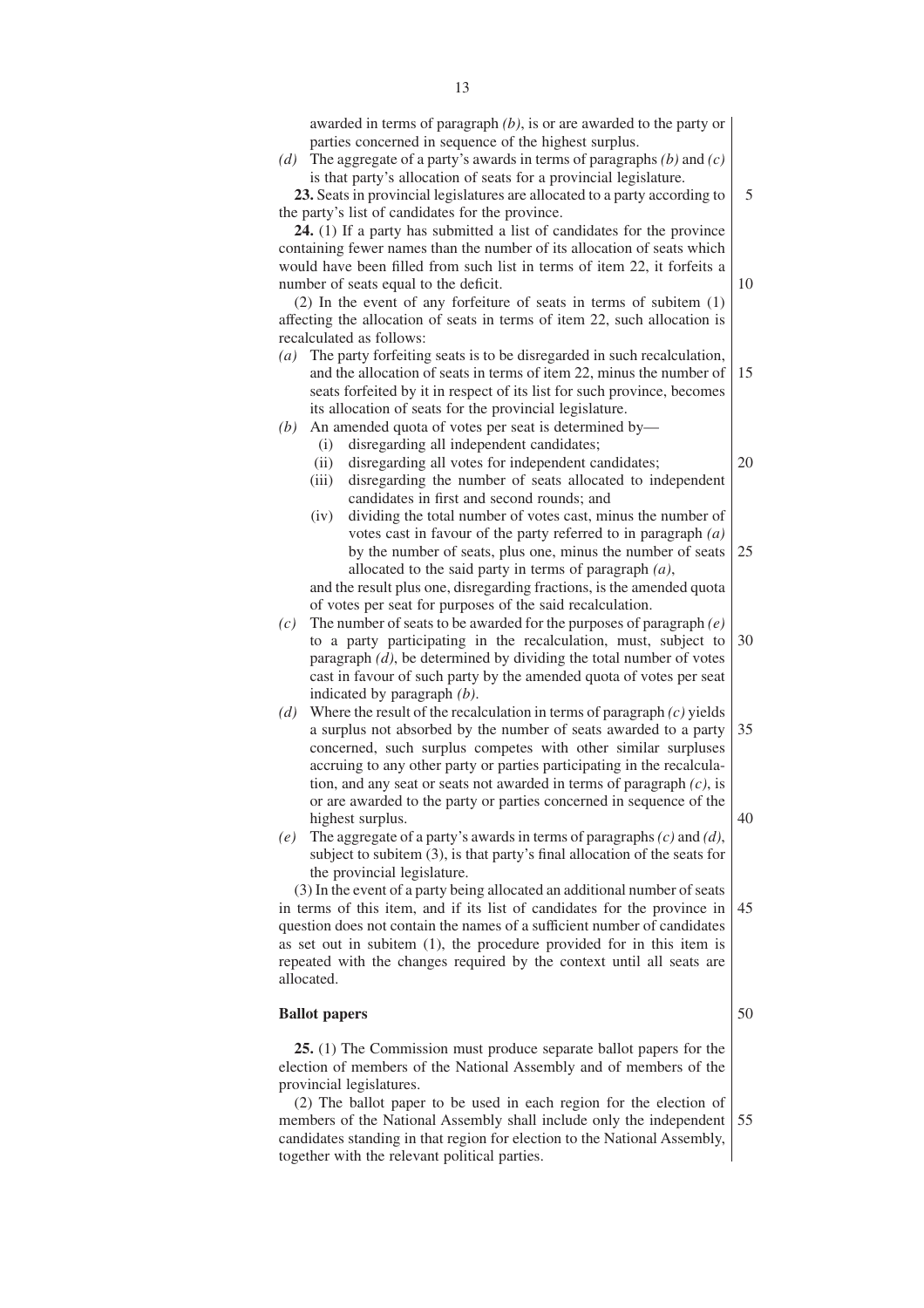#### **Designation of representatives of political parties**

**26.** (1) After the counting of votes has been concluded, the number of representatives of each party has been determined and the election result has been declared in terms of section 190(1)*(c)* of the Constitution, the Commission must, within two days after such declaration, designate from each list of candidates, the representatives of each party in the legislature.

(2) Following the designation in terms of subitem (1), if a candidate's name appears on more than one list for the National Assembly or on lists for both the National Assembly and a provincial legislature (if an election of the Assembly and a provincial legislature is held at the same time), and such candidate is due for designation as a representative in more than one case, the party which submitted such lists must, within two days after the said declaration, indicate to the Commission from which list such candidate will be designated or in which legislature the candidate will serve, as the case may be, in which event the candidate's name must be deleted from the other lists. 10 15

(3) If a party fails to indicate to the Commission from which list a candidate will be designated or in which legislature a candidate will serve, such candidate's name must be deleted from all the lists.

(4) The Commission must forthwith publish the list of names of representatives in the legislature or legislatures.

#### **Supplementation of lists of candidates of political parties**

**27.** A political party may not supplement a list of candidates for any legislature prior to the designation of representatives in terms of item 26. 25

**28.** After the designation of representatives in terms of item 26 has been concluded, political parties may supplement their lists of candidates by the addition of an equal number of names at the end of the applicable list, if—

- *(a)* a representative is elected as the President or to any other executive office as a result of which he or she resigns as a representative of a legislature; 30
- *(b)* a representative is appointed as a permanent delegate to the National Council of Provinces;
- *(c)* a name is deleted from a list in terms of item 26(2) or (3); or
- *(d)* a vacancy has occurred and the appropriate list of candidates of the party concerned is depleted.

**29.** A political party may supplement a list of candidates referred to in item 26(1) on one occasion only at any time during the first 12 months following the date on which the designation of representatives in terms of item 26 has been concluded, in order to fill casual vacancies: Provided that any such supplementation must be made at the end of the list. 40

**30.** The number of names on lists of candidates as supplemented in terms of item 28 may not exceed the difference between the number of seats in the National Assembly or a provincial legislature, as the case may be, and the number of representatives of a party in any such legislature. 45

## **Review of lists of candidates by party**

**31.** A party may review its undepleted lists as supplemented in terms of items 28, 29 and 30, within seven days after the expiry of the period referred to in item 29, and annually thereafter, until the date on which a party has to submit lists of candidates for an ensuing election, in the following manner: 50

- *(a)* All vacancies may be supplemented;
- *(b)* no more than 25 per cent of candidates may be replaced; and
- *(c)* the fixed order of lists may be changed.

20

35

55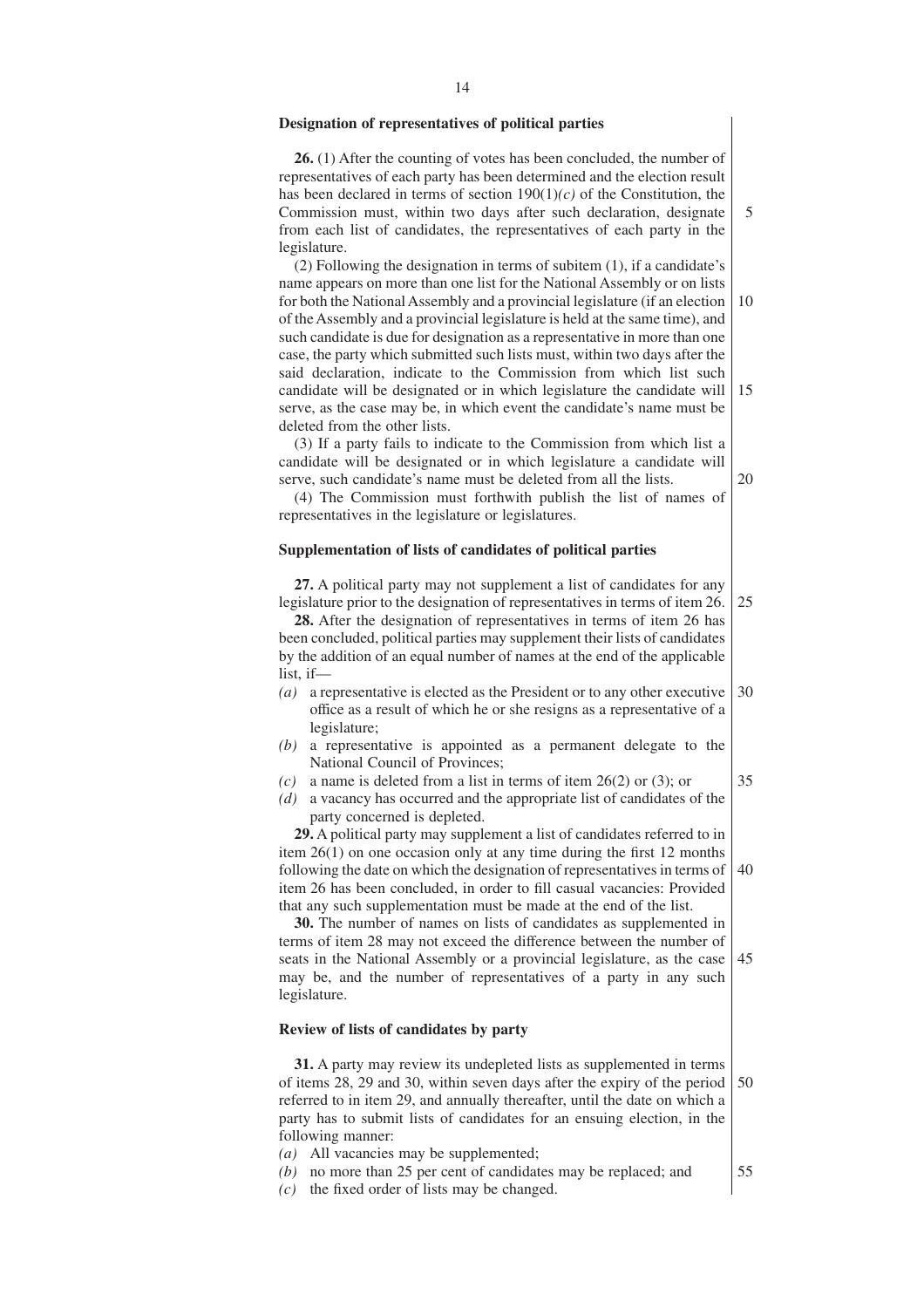#### **Publication of supplemented and reviewed lists of candidates**

**32.** The Secretary to Parliament and the Secretaries of the provincial legislatures must publish lists of candidates supplemented in terms of items 28 and 29 or reviewed in terms of item 31 within 10 days after the receipt of such lists from the parties concerned.

#### **Vacancies**

**33.** (1) In the event of a vacancy in a legislature of a seat allocated to a political party, the party which the vacating member represented must fill the vacancy by nominating a person—

- *(a)* whose name appears on the list of candidates from which that party's members were originally nominated; and 10
- *(b)* who is the next qualified and available person on the list.

(2) A nomination to fill a vacancy must be submitted to the Speaker of the legislature in writing.

(3) If a party represented in a legislature dissolves or ceases to exist and the members in question vacate their seats in consequence of section  $47(3)(c)$  or section  $106(3)(c)$  of the Constitution, the seats in question must be allocated to the remaining parties with the changes required by the context as if such seats were forfeited seats in terms of item 16(2) or item 24(2), as the case may be. 15 20

**34.** (1) In the event of a vacancy in a legislature in a seat allocated to an independent candidate, the seat in question will not be filled until the next elections.

#### **Definitions**

**35.** In this Schedule—

25

5

'**Constitution**' means the Constitution of the Republic of South Africa, 1996;

'**national list**' means a list of candidates prepared by a party for an election of the National Assembly to reflect that party's order of preference of candidates in respect of the allocation of compensatory seats; 30

'**provincial list**' means a list of candidates prepared by a party for an election of a provincial legislature;

'**region**' means the territorial area of a province;

'**regional list**' means a list of candidates in respect of a region prepared by a party for an election of the National Assembly to reflect that party's order of preference of candidates in respect of the allocation of regional seats in respect of each region; and 35

'**votes**' means—

- *(a)* where it occurs in items 6, 7, 8, 10, 11, 12, 13 and 16, votes cast in the election for the National Assembly; 40
- *(b)* where it occurs in items 20, 21, 22 and 24, votes cast in the election for the provincial legislature of a province concerned; and
- *(c)* where it occurs in item 26, votes cast in the election for the National Assembly and the provincial legislatures.''. 45

#### **Short title and commencement**

**12.** This Act is called the Electoral Amendment Act, 2022, and comes into operation on a date determined by the President by proclamation in the *Gazette*.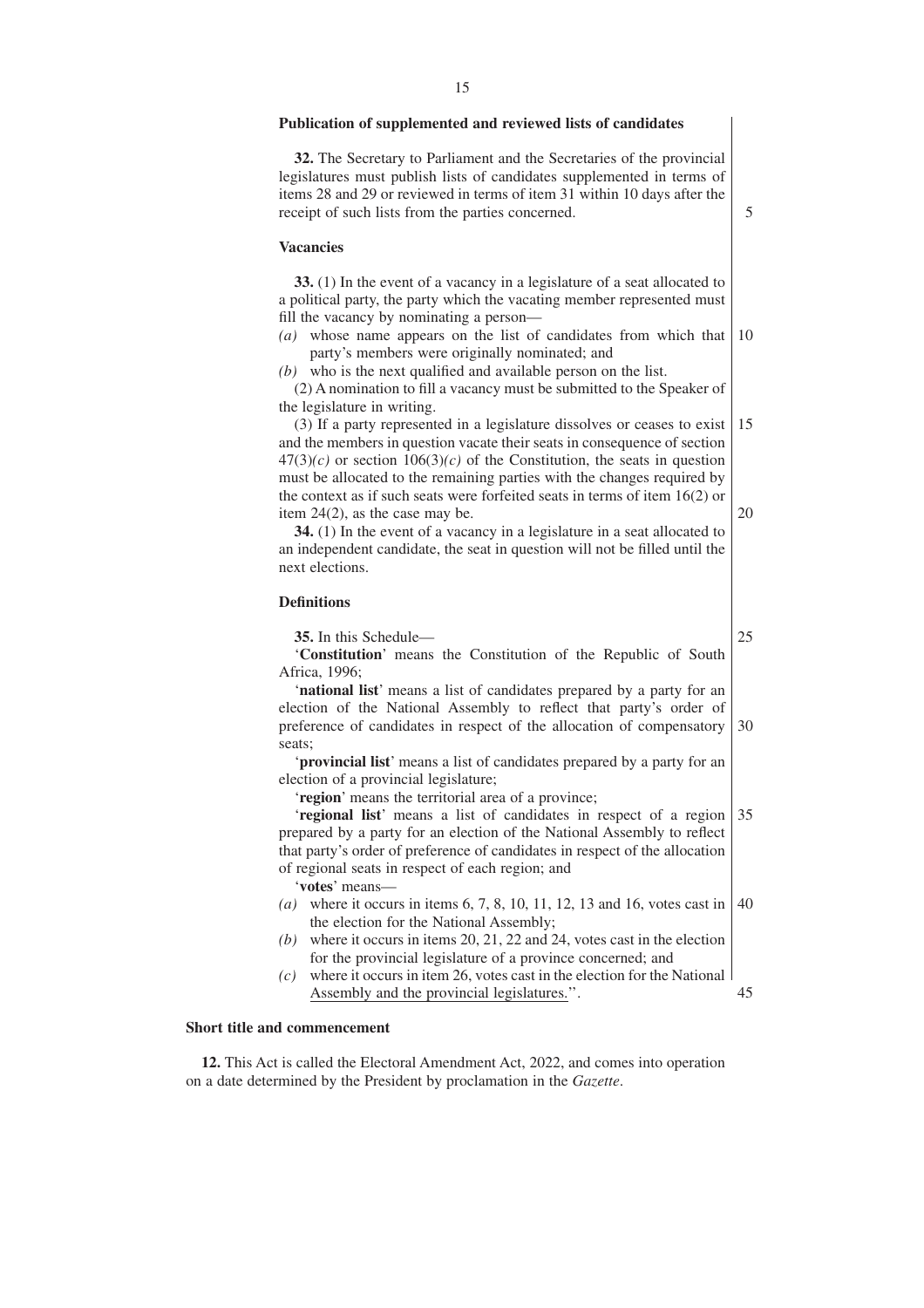## **MEMORANDUM ON THE OBJECTS OF THE ELECTORAL AMENDMENT BILL**

## **1. INTRODUCTION**

- 1.1 The Constitutional Court in its judgment in New Nation Movement NPC & others v President of the Republic of South Africa & others [2020] ZACC 11, declared the Electoral Act, 1998 (Act No. 73 of 1998) (the ''Act''), unconstitutional to the extent that it requires that adult citizens may be elected to the National Assembly and provincial legislatures only through their membership of political parties.
- 1.2 The Constitutional Court directed Parliament to rectify the impugned sections of the Act within a period of 24 months from the date of the judgment, which 24 months is to be calculated from June 2020 to June 2022.

## **2. PURPOSE OF THE BILL**

The Electoral Amendment Bill (the ''Bill''), amends the Act by—

- *(a)* inserting certain definitions consequential to the expansion of the Act to include independent candidates as contesters to elections in the National Assembly and provincial legislatures;
- *(b)* including a provision that registered parties must submit a declaration confirming that all its candidates are registered to vote in the region or province where the election will take place;
- *(c)* providing for the nomination of independent candidates to contest elections in the National Assembly and provincial legislatures;
- *(d)* providing the requirements and qualifications which must be met by persons who wish to be registered as independent candidates;
- *(e)* providing the procedure that must be followed in the event that a non-compliant nomination of an independent candidate is determined;
- *(f)* providing for the inspection of copies of lists of independent candidates and accompanying documents;
- *(g)* providing for objections to independent candidates;
- *(h)* providing for the inclusion of a list of independent candidates entitled to contest elections;
- *(i)* providing that independent candidates are bound by the Electoral Code of Conduct;
- *(j)* providing for the return of a deposit to independent candidates in certain circumstances;
- *(k)* amending Schedule 1 and substituting Schedule 1A to make provision for independent candidates; and
- *(l)* providing for matters connected therewith.

## **3. SUMMARY OF BILL**

- 3.1 Clause 1 amends section 1 of the Act to include definitions of ''candidate'', ''Constitution'', ''independent candidate'', ''list of candidates'' and ''province''.
- 3.2 Clause 2 amends section 27 of the Act which deals with the submission of lists of candidates, by providing that the list or lists must be accompanied by a declaration, signed by each candidate appearing on the party's regional list of candidates or provincial list of candidates referred to in Schedule 1A, confirming that he or she is registered to vote within the region or province in which the election will take place.
- 3.3 Clause 3 amends section 28 of the Act, which provides for non-compliance concerning submission of lists of candidates, to provide for technical amendments by including reference to the newly inserted paragraph  $27(2)(c)$  in section 28 of the Act.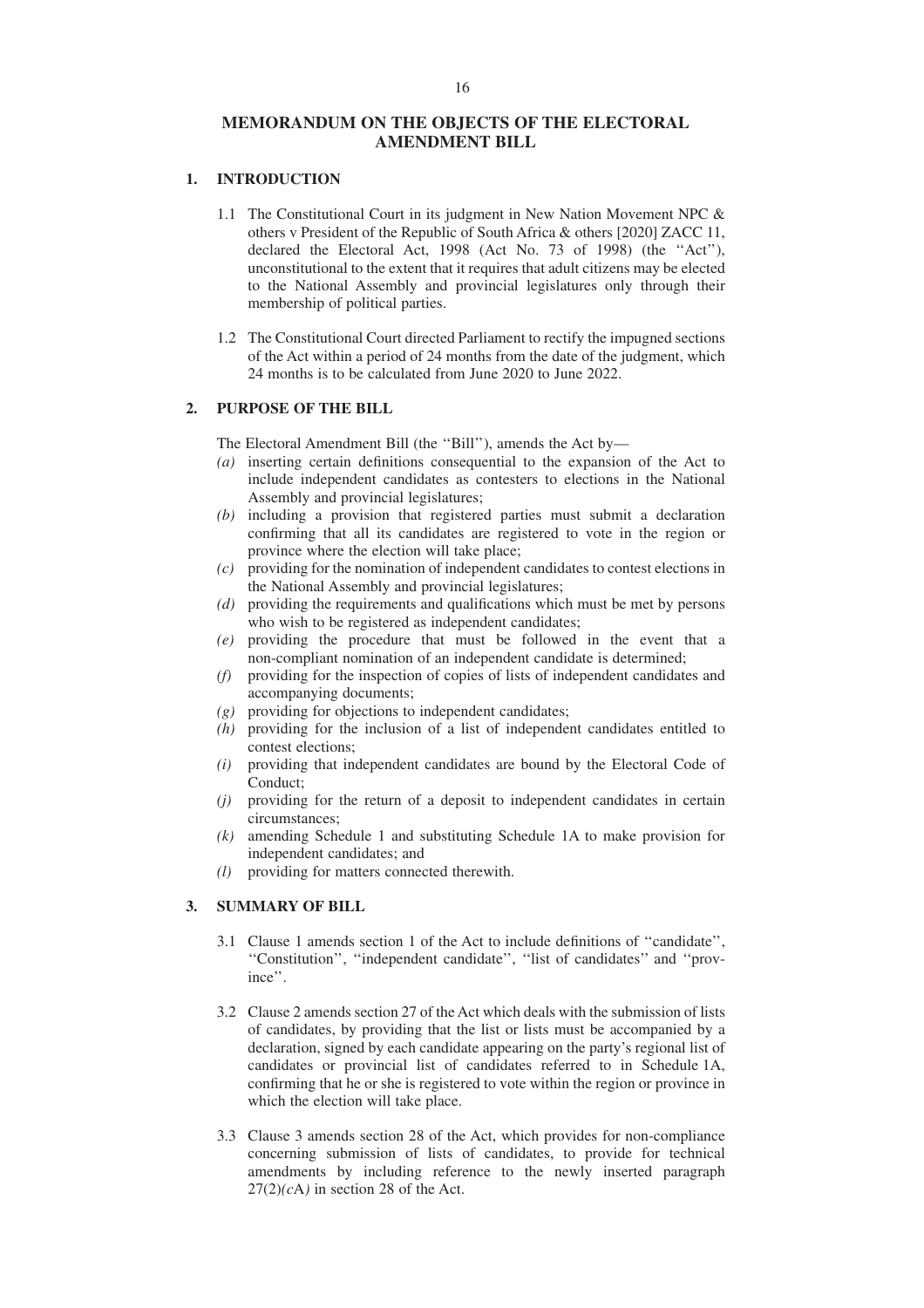- 3.4 Clause 4 inserts Part 3A in Chapter 3 of the Act, to provide for the nominations of independent candidates, the requirements and qualifications for independent candidates to contest elections, the process to be followed in the event of non-compliance of a nomination of an independent candidate, the inspection of copies of lists of independent candidates and accompanying documents, objections to independent candidates, and the list of independent candidates entitled to contest elections.
- 3.5 Clause 5 amends section 57A of the Act, which provides for the system of representation in the National Assembly and the provincial legislatures, by expanding the application of Schedule 1A to the Act to include candidate lists and lists of independent candidates.
- 3.6 Clause 6 substitutes section 94 of the Act, which provides for the contravention of the Electoral Code of Conduct, to expand the application of the section to independent candidates.
- 3.7 Clause 7 amends section 99 of the Act which provides for the Electoral Code of Conduct and other codes, by providing that every independent candidate, before that independent candidate may be placed on a list of independent candidates in terms of section 31F, must subscribe to the Electoral Code of Conduct.
- 3.8 Clause 8 amends section 106 of the Act, which provides for the return and forfeiture of a deposit, to provide for the Commission to refund to an independent candidate any deposit paid by such candidate in terms of section  $31B(3)(b)$  if the candidate is allocated a seat in the legislature whose election the independent candidate contested.
- 3.9 Clause 9 amends section 110 of the Act, which provides for the effect of certain irregularities by including reference to independent candidates.
- 3.10 Clause 10 amends Schedule 1 to the Act, which provides for the election timetable, to include independent candidates in the election timetable.
- 3.11 Clause 11 amends Schedule 1A to the Act, which provides for the system of representation in the national assembly and provincial legislatures, by substituting the Schedule with one that includes independent candidates.
- 3.12 Clause 12 contains the short title and provides that the Electoral Amendment Act, 2022, shall come into operation on a date determined by the President by proclamation in the *Gazette*.

## **4. ORGANISATIONAL AND PERSONNEL IMPLICATIONS**

The coming into operation of the amendment Act will have no additional personnel implications.

## **5. FINANCIAL IMPLICATIONS FOR STATE**

The costing will be undertaken and presented when the Bill is finalised and passed.

### **6. COMMUNICATION IMPLICATIONS**

There are no communication implications envisaged as a result of the introduction of the Bill. The Department will, however, work with Government Communication and Information Services to develop a communications strategy on the Bill.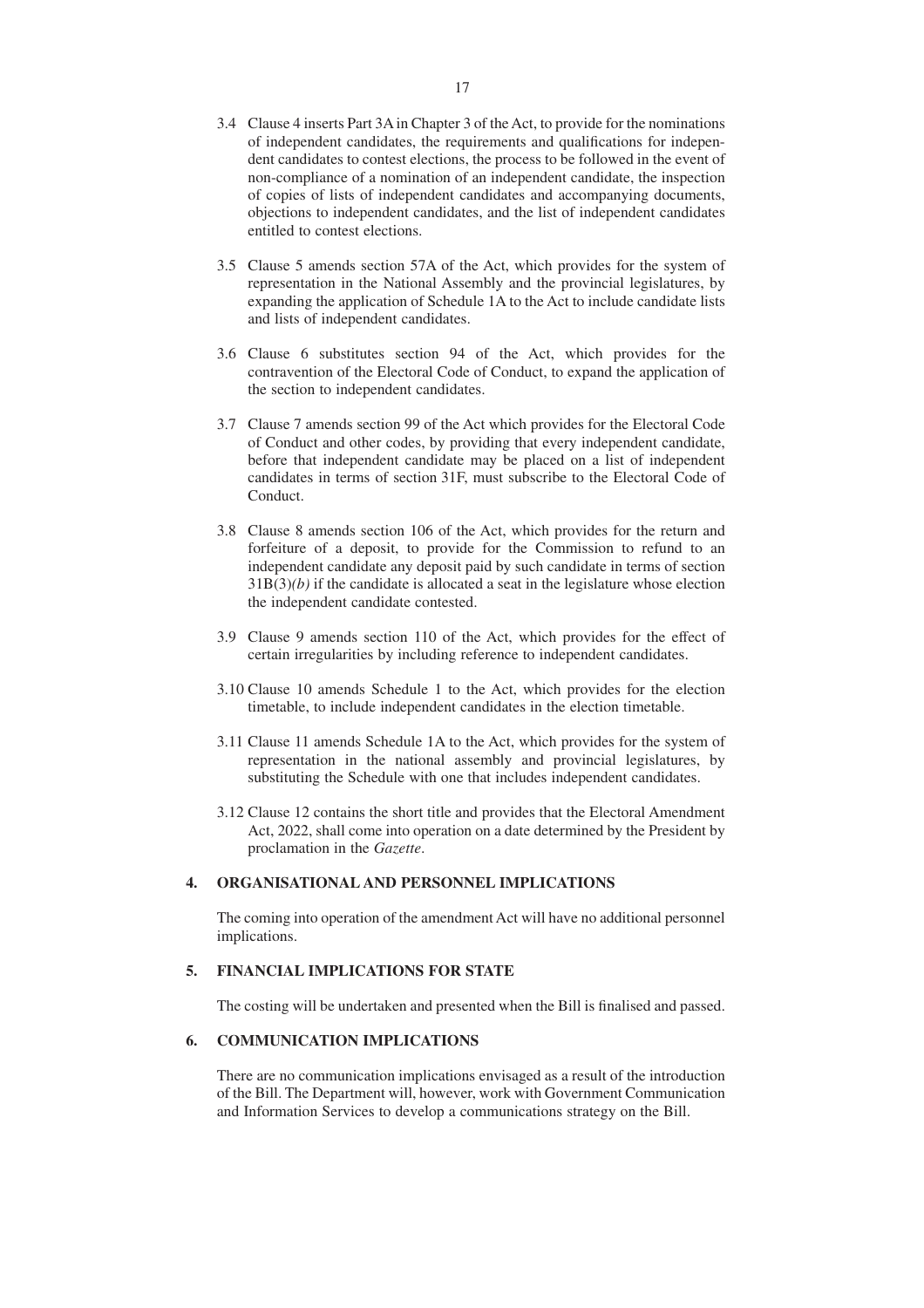#### 18

#### **7. CONSTITUTIONAL OBLIGATIONS**

The Bill complies with the Constitutional Court judgment in New Nation Movement NPC & others v President of the Republic of South Africa & others [2020] ZACC 11.

## **8. INSTITUTIONS CONSULTED**

- *(a)* The Ministerial Advisory Committee, established by the Minister of Home Affairs, consulted, amongst others, with:
	- (i) Political Parties (amongst others, ANC, ACDP, DA, EFF, ATM, COPE,  $FF+$ ):
	- (ii) Civil Society Organisations (Activate Change Drivers, Corruption Watch, My Vote Counts, One South Africa Movement, Youth Lab, The 70's Group and iTrends);
	- (iii) Organised Labour (Business Unity South Africa);
	- (iv) Organised Business (Congress of South African Trade Unions and South African Federation of Trade Unions);
	- (v) South African Council of Churches;
	- (vi) University of KwaZulu-Natal;
	- (vii) University of Johannesburg;
	- (viii) Helen Suzman Foundation;
	- (ix) Auwal Socio-Economic Research Institute; and
	- (x) Inclusivity Society Institute.
- *(b)* The Department further consulted with:
	- (i) Forum of South African Directors-General;
	- (ii) Governance, State Capacity and Institutional Development Cluster of Directors-General; and
	- (iii) Justice, Crime Prevention and Security Cluster of Directors-General.

## **9. PARLIAMENTARY PROCEDURE**

- 9.1 The Constitution prescribes the classification of Bills. The national legislative process regarding Bills is governed by sections 73 to 77 of the Constitution which prescribes the different procedures to be followed when enacting legislation. Four categories of Bills are distinguished: Bills amending the Constitution (section 74); ordinary Bills not affecting provinces (section 75); ordinary Bills affecting provinces (section 76); and money Bills (section 77). A Bill must be correctly tagged otherwise it is constitutionally invalid.
- 9.2. The following relevant Constitutional Court judgment is essential to assist in the tagging of the Bill and the legal principles from this judgment are highlighted as follows:
	- 9.2.1 In Tongoane and Others v Minister for Agriculture and Land Affairs and Others, CCT100/09 [2010] ZACC 10 (''the Tongoane case''), the key issue concerned the proper classification of the Communal Land Rights Act, 2004 (Act No. 11 of 2004) (''CLARA''), which had been processed in terms of section 75 of the Constitution. At paragraph 60 of the Tongoane case, the Constitutional Court held that the test for tagging must be informed by its purpose and how the Bill must be considered by the provinces and in the National Council of Provinces. The more the Bill affects the interests, concerns and capabilities of the provinces, the more say the provinces should have on its content.''.
	- 9.2.2 The legislative competence and the substance of the Bill must be considered when tagging a Bill. At paragraph 70 of the Tongoane case, the Constitutional Court stated that:

''. . . *the test for determining how a Bill is to be tagged must be broader than that for determining legislative competence. 2 Whether a Bill is a section 76 Bill is determined in two ways. First by the explicit list of legislative matters in section 76(3), and second by whether the*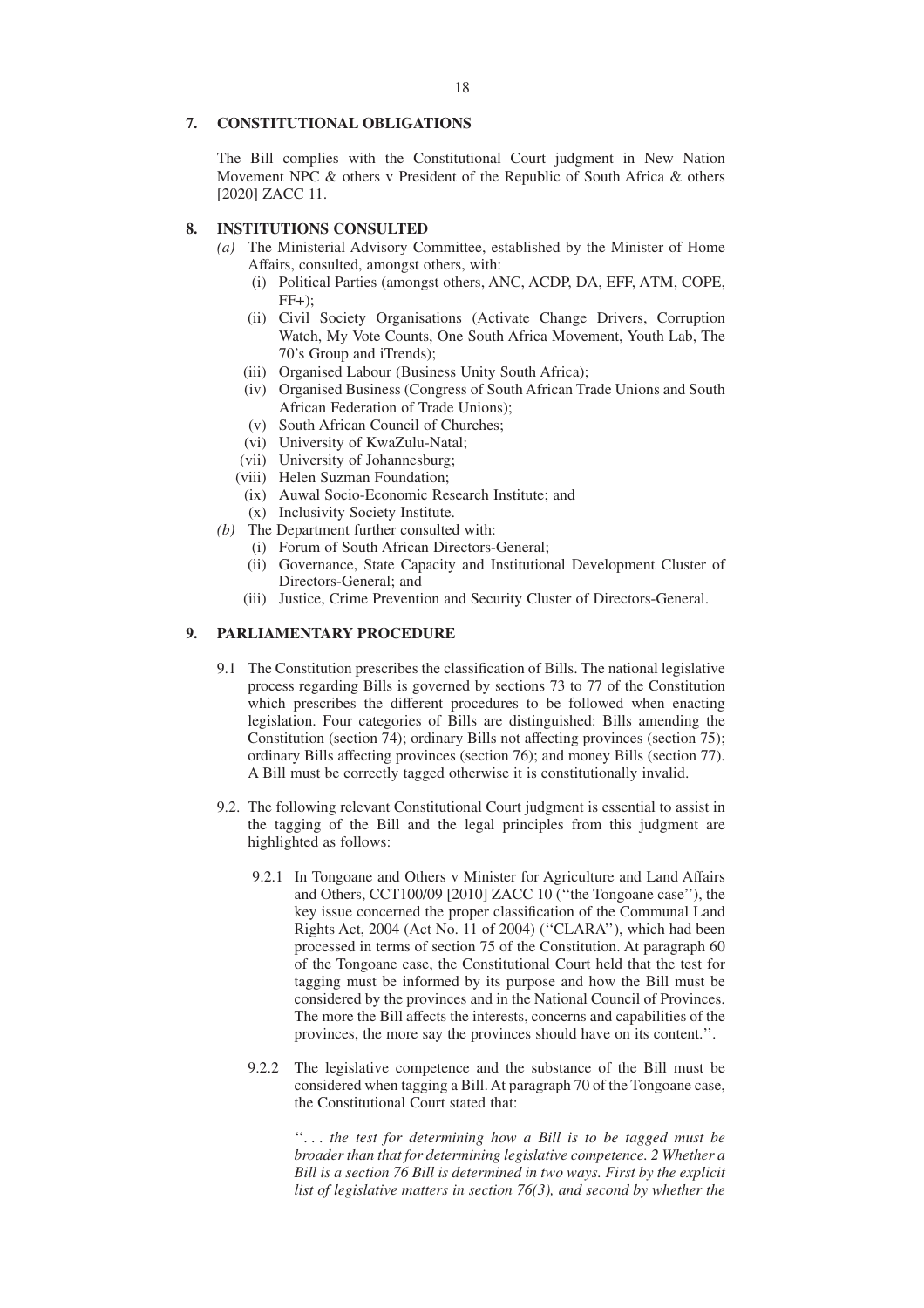*provisions of a Bill in substantial measure fall within a concurrent legislative competence.''*.''

9.2.3 The test for tagging must be informed by its purpose and how the Bill must be considered by the provinces and in the National Council of Provinces. At paragraph 60 of the Tongoane case, the Constitutional Court held that the more the Bill affects the interests, concerns and capabilities of the provinces, the more say the provinces should have on its content. Furthermore, at paragraph 72 of the Tongoane case, it was stated as follows:

''*To summarise: any Bill whose provisions substantially affect the interests of the provinces must be enacted in accordance with the procedure stipulated in section 76. This naturally includes proposed legislation over which the provinces themselves have concurrent legislative power, but it goes further. It includes Bills providing for legislation envisaged in the further provisions set out in section 76(3)(a)–(f)*, over which the provinces have no legislative competence, as well as Bills, the main substance of which falls within the exclusive national competence, but the provisions of which nevertheless substantially affect the provinces. What must be stressed, however, is that the procedure envisaged in section 75 remains relevant to all Bills that do not, in substantial measure, affect the provinces. Whether a Bill is a section 76 Bill is determined in two ways. First, by the explicit list of legislative matters in section  $76(3)(a)$ –(f); and second by whether the provisions of a Bill in substantial measure fall within a concurrent provincial legislative competence''. (Underlining is our emphasis)

- 9.2.4 The Constitutional Court rejected the ''pith and substance'' test and endorsed the substantial measure test instead. Ngcobo CJ held as follows:
	- *''[60] The test for tagging must be informed by its purpose. Tagging is not concerned with determining the sphere of government that has the competence to legislate on a matter. Nor is the process concerned with preventing interference in the legislative competence of another sphere of government. The process is concerned with the question of how the Bill must be considered by the provinces and in the NCOP, and how a Bill must be considered by the provincial legislatures depends on whether it affects the provinces. The more it affects the interests, concerns and capacities of the provinces, the more say the provinces should have on its content.*". (Underlining is our emphasis).
- 9.2.5 At paragraph 74 of the Tongoane case, the Constitutional Court then examined the CLARA to determine the extent to which its provisions regulated ''indigenous law'' and ''traditional leadership'', which are two clauses listed in Schedule 4 to the Constitution. The Constitutional Court held that any Bill whose provisions substantially affect the interests of provinces must be tagged as a section 76 Bill. This would include Bills over which provinces have concurrent jurisdiction and the Constitutional Court further stated the following:
	- *[69] The tagging of Bills before Parliament must be informed by the need to ensure that the provinces fully and effectively exercise their appropriate role in the process of considering national legislation that substantially affects them. Paying less attention to the provisions of a Bill once its substance, or purpose and effect, has been identified undermines the role that provinces should play in the enactment of national legislation affecting them. The subject-matter of a Bill may lie in one area, yet its provisions may have a substantial impact on the interests of provinces. And different provisions of the legislation may be so*